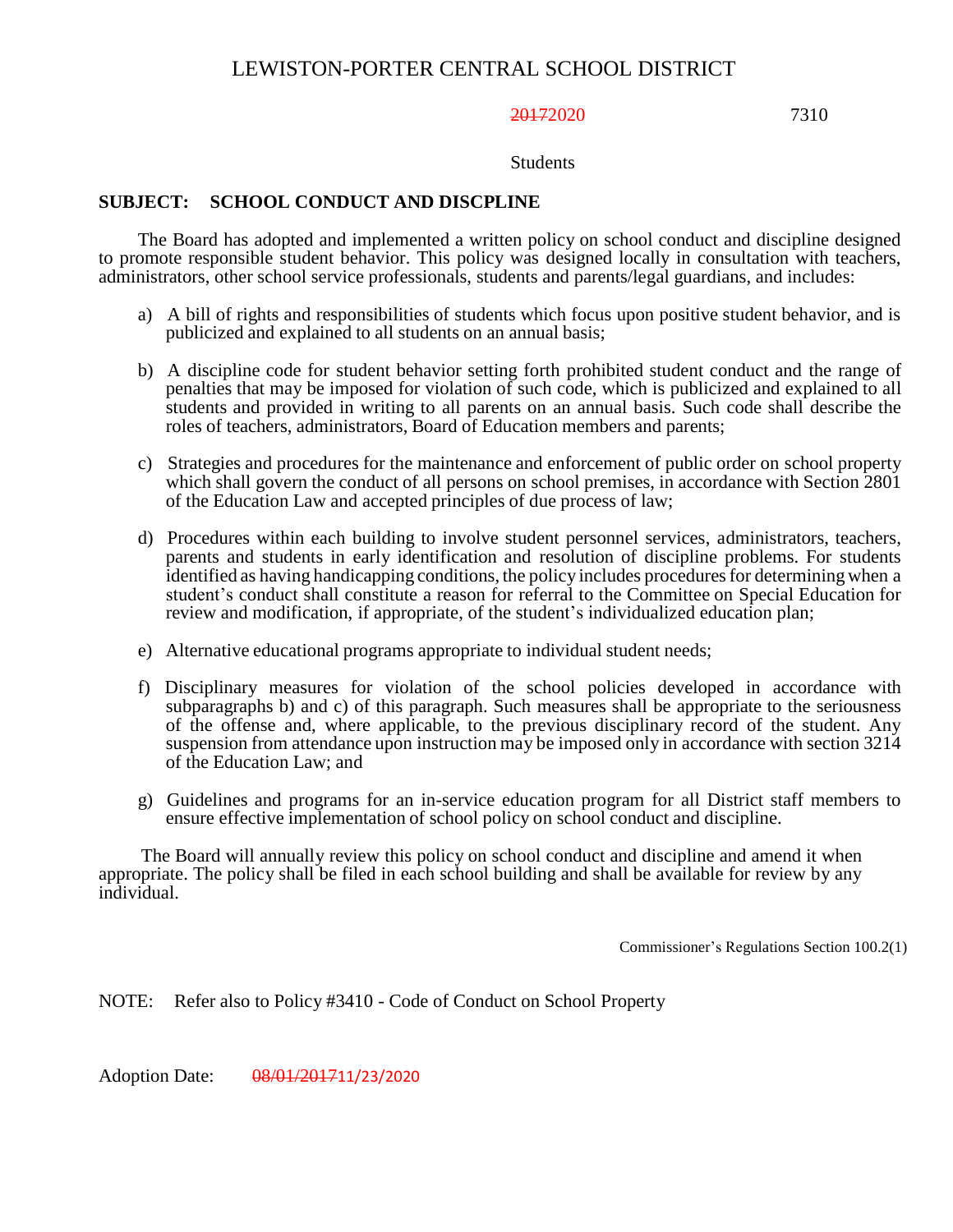2017 2020 7311

Students

### **SUBJECT: LOSS OR DESTRUCTION OF DISTRICT PROPERTY OR RESOURCES**

The District is authorized to seek restitution, through civil action when necessary, from the parent or guardian of an unemancipated student over the age of ten (10) and under the age of eighteen (18) where such student:

- a) Has willfully, maliciously, or unlawfully damaged, defaced or destroyed real or personal property in the care, custody and/or ownership of the District; or
- b) Has knowingly entered or remained in a District building, and wrongfully taken, obtained or withheld personal property owned or maintained by the District.

In instances where the District has sought and obtained a judgment from a court of competent jurisdiction, parent/guardian liability for civil damages shall not exceed five thousand dollars (\$5,000). Under certain circumstances, prior to the entering of a judgment in the sum total of five hundred dollars (\$500) or more, a court may consider the parent's or guardian's financial inability to pay any portion or all of the amount of damages which are in excess of five hundred dollars (\$500), and enter a judgment in an amount within the financial capacity of the parent or guardian. However, no such judgment shall be entered for an amount which is less than five hundred dollars (\$500).

#### **False Reporting of an Incident and/or Placing a False Bomb**

The District is also authorized to seek restitution, as described in law, from a parent or guardian of an unemancipated student over the age of ten (10) and under the age of eighteen (18) where such student:

- a) Has falsely reported an incident; or
- b) Has placed a false bomb as defined in the New York State Penal Law.

Damages for falsely reporting an incident or placing a false bomb shall mean the funds reasonably expended by the District in responding to such false report of an incident or false bomb, less the amount of any funds which have been or will be recovered from any other source as enumerated in law.

In seeking restitution, the District shall file with the court, district attorney and defense counsel an affidavit stating that the funds reasonably expended for which restitution is being sought have not been and will not be recovered from any other source or in any other civil or criminal proceeding, except as provided for pursuant to General Obligations Law Section 3-112.

> General Obligations Law Section 3-112 Penal Law Section 60.27

Adoption Date: 08/01/201711/23/2020 03/18/2003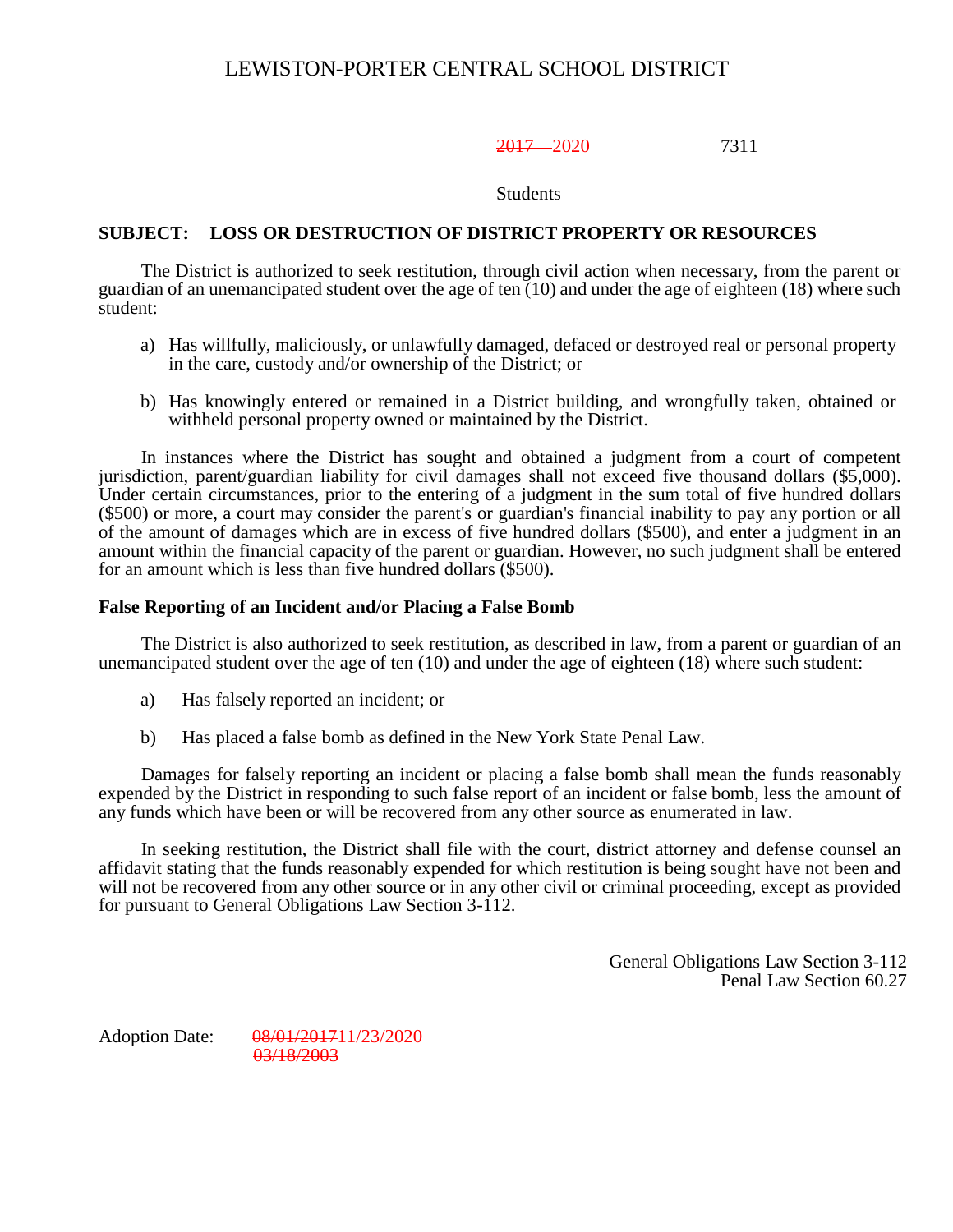| 201 Q<br>2010 | 2020 | 7313 |
|---------------|------|------|
|---------------|------|------|

Students 1 of 8

## **SUBJECT: SUSPENSION OF STUDENTS**

The Superintendent or the principal may suspend the following students from required attendance upon instruction:

- a) A student who is insubordinate or disorderly; or
- b) A student who is violent or disruptive; or
- c) A student whose conduct otherwise endangers the safety, morals, health, or welfare of others.

#### **Suspension**

#### Five School Days or Less

The Superintendent or the principal of the school where the student attends has the power to suspend a student for a period not to exceed five school days. In the absence of the principal, the designated acting principal may then suspend a student for a period of five school days or less.

When the Superintendent or the principal (the "suspending authority") proposes to suspend a student for five school days or less, the suspending authority must provide the student with notice of the charged misconduct. If the student denies the misconduct, the suspending authority will provide an explanation of the basis for the suspension.

When suspension of a student for a period of five school days or less is proposed, the Superintendent or principal will also immediately notify the parent or person in parental relation in writing that the student may be suspended from school.

Written notice will be provided by personal delivery, express mail delivery, or equivalent means reasonably calculated to assure receipt of the notice within 24 hours of the decision to propose suspension at the last known address or addresses of the parents or persons in parental relation. Where possible, notification will also be provided by telephone if the school has been provided with a telephone number(s) for the purpose of contacting parents or persons in parental relation.

The notice will provide a description of the incident(s) for which suspension is proposed and will inform the student and the parent or person in parental relation of their right to request an immediate informal conference with the principal in accordance with the provisions of Education Law Section 3214(3)(b). Both the notice and the informal conference will be in the dominant language or mode of communication used by the parents or persons in parental relation. At the informal conference, the student or parent or person in parental relation will have the opportunity to present the student's version of the event(s) and to ask questions of the complaining witnesses.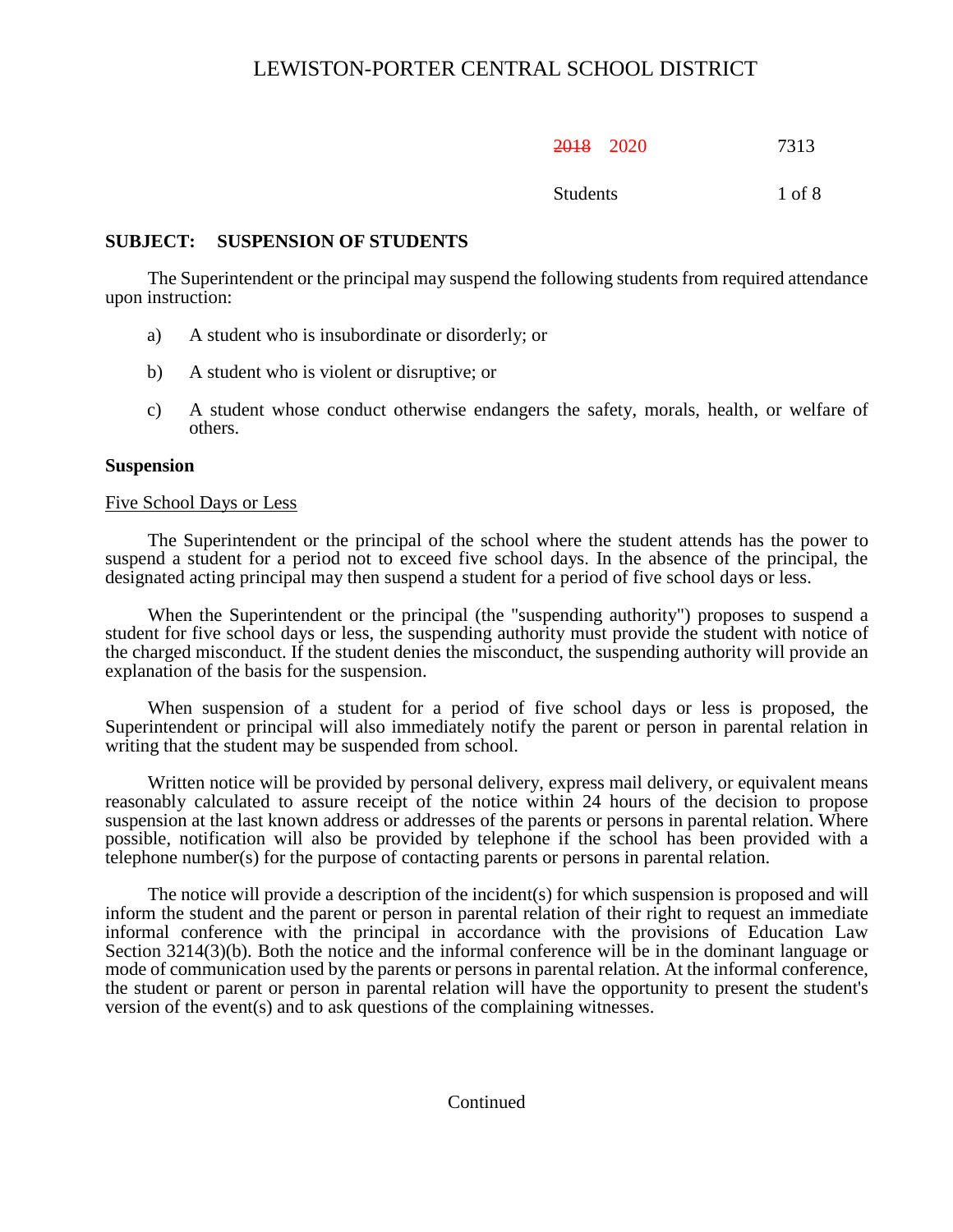2018 2020 7313

Students 2 of 8

# **SUBJECT: SUSPENSION OF STUDENTS**

The notice and opportunity for informal conference will take place prior to suspension of the student unless the student's presence in the school poses a continuing danger to persons or property or an ongoing threat of disruption to the academic process, in which case the notice and opportunity for an informal conference will take place as soon after the suspension as is reasonably practical.

Teachers will immediately report or refer a violent student to the principal/Superintendent for a violation of the District's *Code of Conduct* and a minimum suspension period.

## More Than Five School Days

In situations where the Superintendent determines that a suspension in excess of five school days may be warranted, the student and parent or person in parental relation, upon reasonable notice, will have an opportunity for a fair hearing. At the hearing, the student has protected due-process rights such as the right to be represented by counsel, the right to question witnesses against him or her, and the right to present witnesses and other evidence on his or her behalf.

Where the basis for the suspension is, in whole or in part, the possession on school grounds or school property by the student of any firearm, rifle, shotgun, dagger, dangerous knife, dirk, razor, stiletto or any of the weapons, instruments or appliances specified in Penal Law Section 265.01, the hearing officer or Superintendent will not be barred from considering the admissibility of the weapon, instrument, or appliance as evidence, notwithstanding a determination by a court in a criminal or juvenile delinquency proceeding that the recovery of the weapon, instrument, or appliance was the result of an unlawful search or seizure.

#### Minimum Periods of Suspension

In accordance with law, Commissioner's regulations, and the District's *Code of Conduct*, minimum periods of suspension will be provided for the following prohibited conduct, subject to the requirements of federal and state law and regulations:

- a) Consistent with the federal Gun-Free Schools Act, any student who is determined to have brought a firearm to school or possessed a firearm on school premises will be suspended for a period of not less than one calendar year. However, the Superintendent has the authority to modify this suspension requirement on a case-by-case basis.
- b) A minimum suspension period for students who repeatedly are substantially disruptive of the educational process or substantially interfere with the teacher's authority over the classroom, provided that the suspending authority may reduce the period on a case-by-case basis to be consistent with any other state and federal law. The definition of "repeatedly is substantially disruptive of the educational process or substantially interferes with the teacher's authority" is set forth in Commissioner's regulations.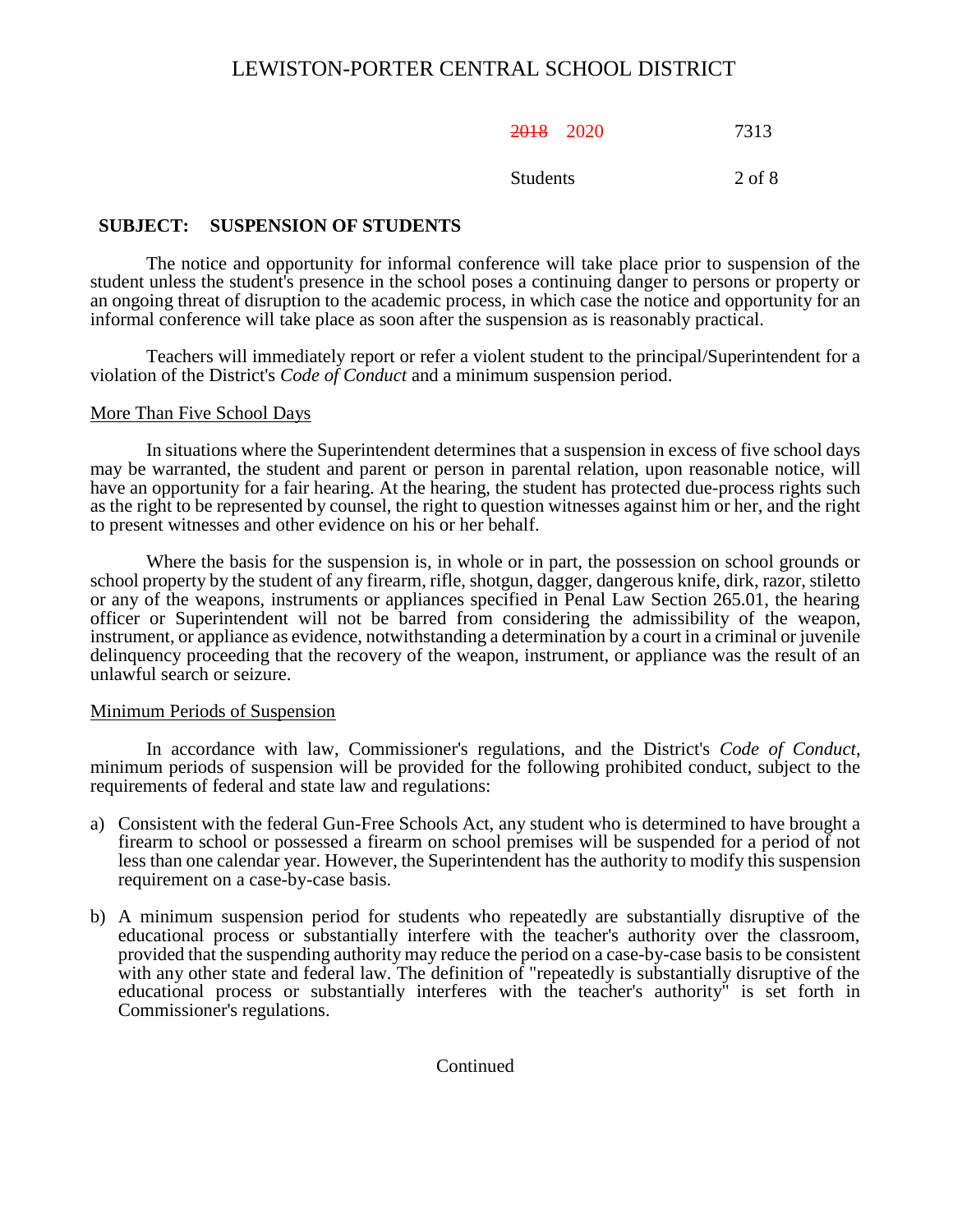## 2018 2020 7313

Students 3 of 8

# **SUBJECT: SUSPENSION OF STUDENTS**

c) A minimum suspension period for acts that would qualify the student to be defined as a violent student in accordance with Education Law Section  $3214(2-a)(a)$ , provided that the suspending authority may reduce the period on a case-by-case basis to be consistent with any other state and federal law.

#### **Suspension of Students with Disabilities**

Generally, disciplinary action against a student with a disability or presumed to have a disability will be in accordance with procedures set forth in the District's *Code of Conduct* and in conjunction with applicable law, and the determination of the Committee on Special Education (CSE).

For suspensions or removals up to ten school days in a school year that do not constitute a disciplinary change in placement, students with disabilities must be provided with alternative instruction or services on the same basis as non-disabled students of the same age.

If suspension or removal from the current educational placement constitutes a disciplinary change in placement because it is for more than ten consecutive school days or is a pattern of removals which constitutes a change of placement, a manifestation determination must be made. The District determines on a case-by-case basis whether a pattern of removals constitutes a change of placement. This determination is subject to review through due process and judicial proceedings.

#### **Manifestation Determinations**

A review of the relationship between the student's disability and the behavior subject to disciplinary action to determine if the conduct is a manifestation of the disability must be made by a manifestation team immediately, if possible, but in no case later than ten school days after a decision is made:

- a) By the Superintendent to change the placement to an interim alternative educational setting (IAES);
- b) By an Impartial Hearing Officer (IHO) to place the student in an IAES; or
- c) By the Board, District Superintendent, Superintendent, or building principal to impose a suspension that constitutes a disciplinary change of placement.

The manifestation team will include a representative of the District knowledgeable about the student and the interpretation of information about child behavior, the parent, and relevant members of the CSE as determined by the parent and the District. The parent must receive written notice prior to the meeting to ensure that the parent has an opportunity to attend. This notice must include the purpose of the meeting, the names of those expected to attend and notice of the parent's right to have relevant members of the CSE participate at the parent's request.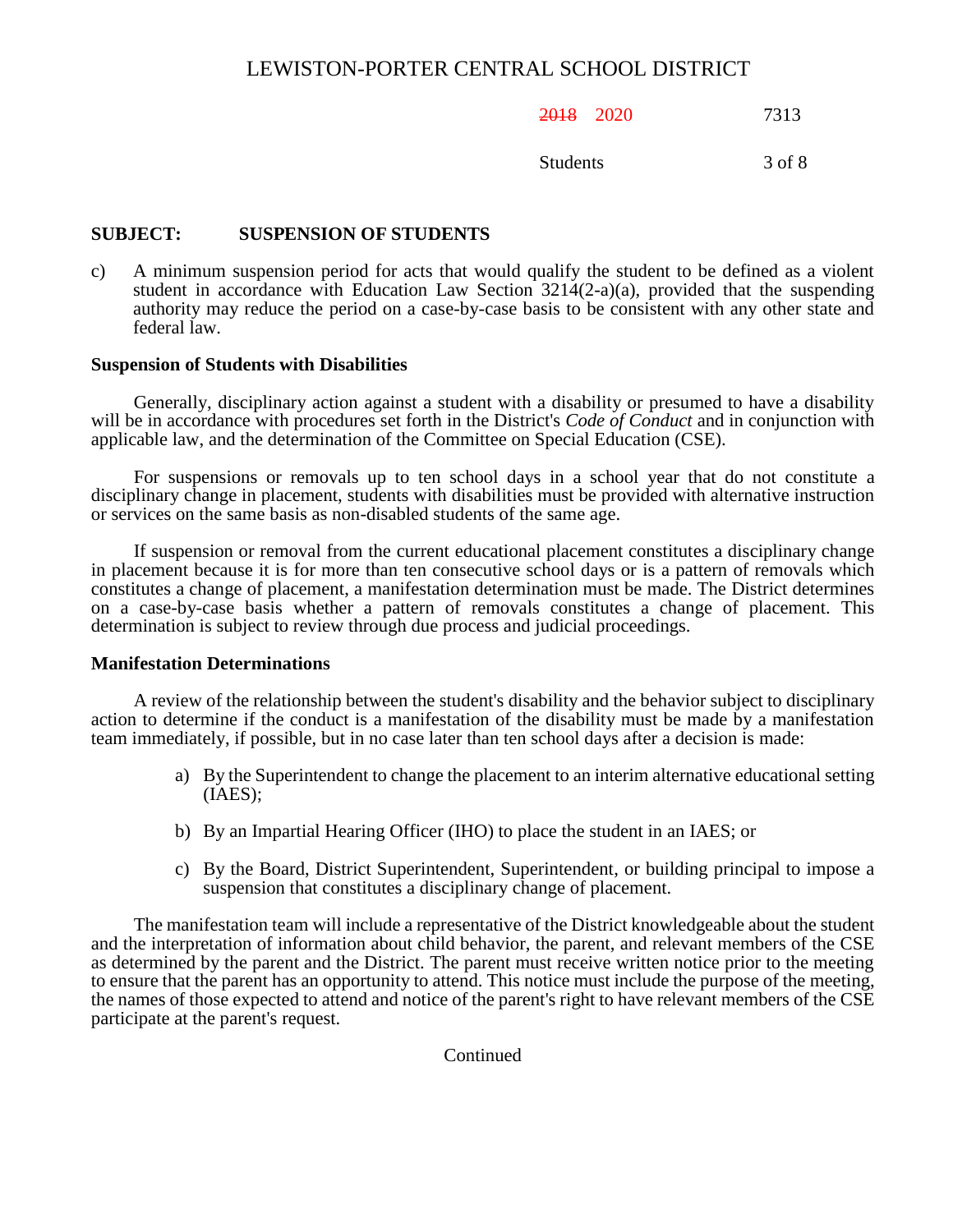2018 2020 7313

Students 4 of 8

### **SUBJECT: SUSPENSION OF STUDENTS**

The manifestation team will review all relevant information in the student's file including the student's individualized education program (IEP), any teacher observations, and any relevant information provided by the parents to determine if: the conduct in question was caused by or had a direct and substantial relationship to the student's disability; or the conduct in question was the direct result of the District's failure to implement the IEP. If the team determines the conduct in question was the direct result of failure to implement the IEP, the District must take immediate steps to remedy those deficiencies.

#### Finding of Manifestation

If it is determined, as a result of this review, that the student's behavior is a manifestation of his or her disability, the CSE will conduct a functional behavioral assessment (FBA), if one has not yet been conducted, and implement or modify a behavioral intervention plan (BIP).

An FBA is the process of determining why the student engages in behaviors that impede learning and how the student's behavior relates to the environment. An FBA must be developed consistent with the requirements of Commissioner's regulations Section 200.22(a) and will include, but not be limited to, the identification of the problem behavior, the definition of the behavior in concrete terms, the identification of the contextual factors that contribute to the behavior (including cognitive and affective factors), and the formulation of a hypothesis regarding the general conditions under which a behavior usually occurs and probable consequences that serve to maintain it.

BIP is a plan that is based on the results of an FBA and, at a minimum, includes a description of the problem behavior, global and specific hypotheses as to why the problem behavior occurs, and intervention strategies that include positive behavioral supports and services to address the behavior.

Unless the change in placement was due to behavior involving serious bodily injury, weapons, illegal drugs or controlled substances, the student must be returned to the placement from which the student was removed unless the parent and the District agree to a change of placement as part of the modification of the BIP.

#### No Finding of Manifestation

If it is determined that the student's behavior is not a manifestation of his or her disability, the relevant disciplinary procedures applicable to students without disabilities may be applied to the student in the same manner and for the same duration for which they would be applied to students without disabilities, subject to the right of the parent or person in parental relation to request a hearing objecting to the manifestation determination and the District's obligation to provide a free, appropriate public education to the student.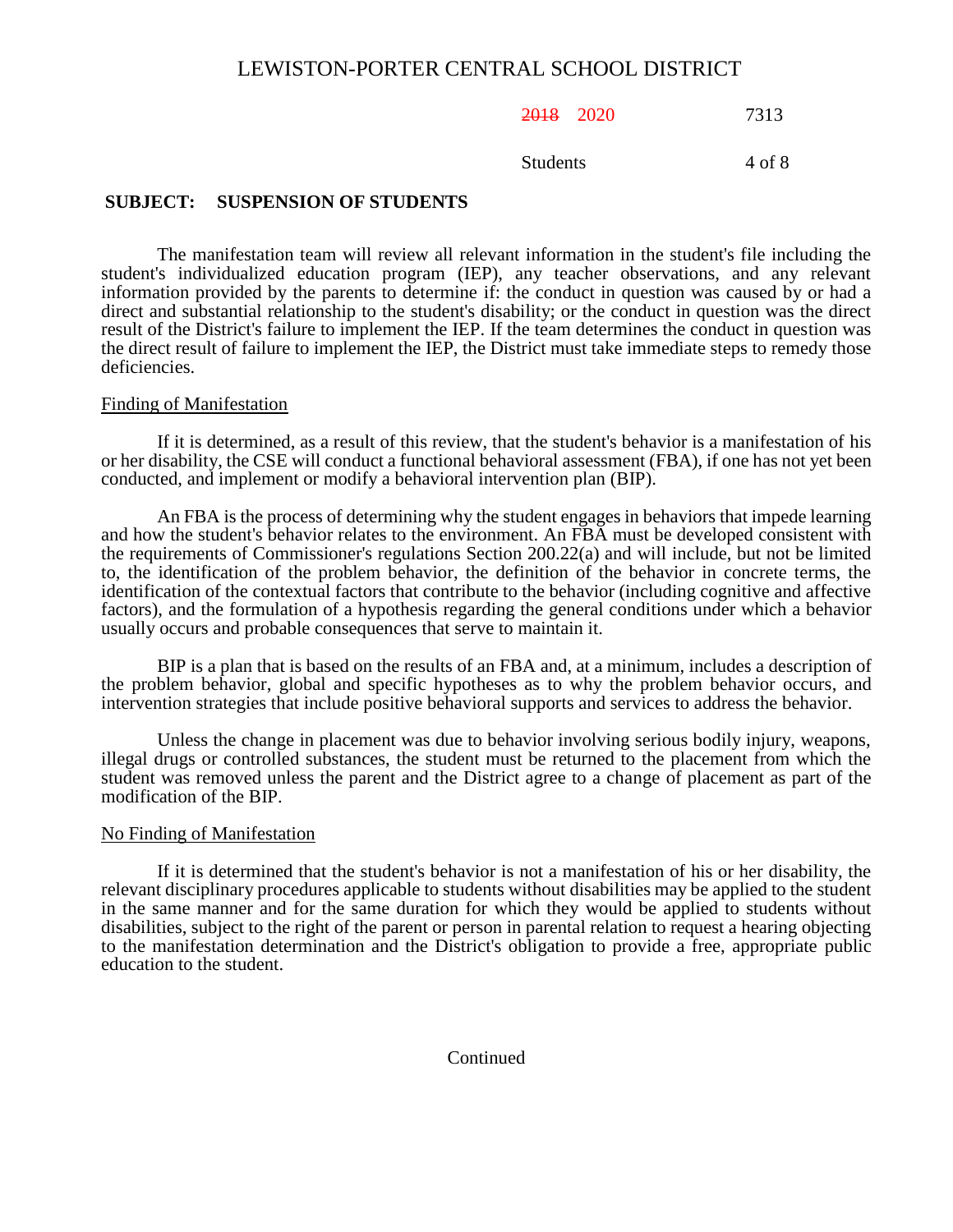2018 2020 7313

Students 5 of 8

# **SUBJECT: SUSPENSION OF STUDENTS**

# Provision of Services Regardless of the Manifestation Determination

Regardless of the manifestation determination, students with a disability will be provided the services necessary for them to continue to participate in the general education curriculum and progress toward meeting the goals set out in their IEP as delineated below:

- a) During suspensions or removals for periods of up to ten school days in a school year that do not constitute a disciplinary change in placement, students with disabilities of compulsory attendance age will be provided with alternative instruction on the same basis as nondisabled students. Students with disabilities who are not of compulsory attendance age will be entitled to receive services during suspensions only to the extent that services are provided to nondisabled students of the same age who have been similarly suspended.
- b) During subsequent suspensions or removals for periods of ten consecutive school days or less that in the aggregate total more than ten school days in a school year but do not constitute a disciplinary change in placement, students with disabilities will be provided with services necessary to enable the student to continue to participate in the general education curriculum and to progress toward meeting the goals set out in the student's IEP and to receive, as appropriate, an FBA, behavioral intervention services and modifications that are designed to address the behavior violation so it does not recur. School personnel, in consultation with at least one of the student's teachers, will determine the extent to which services are needed, so as to enable the student to continue to participate in the general education curriculum, although in another setting, and to progress in meeting the goals set out in the student's IEP.
- c) During suspensions or other disciplinary removals, for periods in excess of ten school days in a school year which constitute a disciplinary change in placement, students with disabilities will be provided with services necessary to enable the student to continue to participate in the general education curriculum, to progress toward meeting the goals set out in the student's IEP, and to receive, as appropriate, an FBA, behavioral intervention services and modifications that are designed to address the behavior violation so it does not recur. The IAES and services will be determined by the CSE.

# **Interim Alternative Educational Setting (IAES)**

Students with disabilities who have been suspended or removed from their current placement for more than ten school days may be placed in an IAES which is a temporary educational setting other than the student's current placement at the time the behavior precipitating the IAES placement occurred.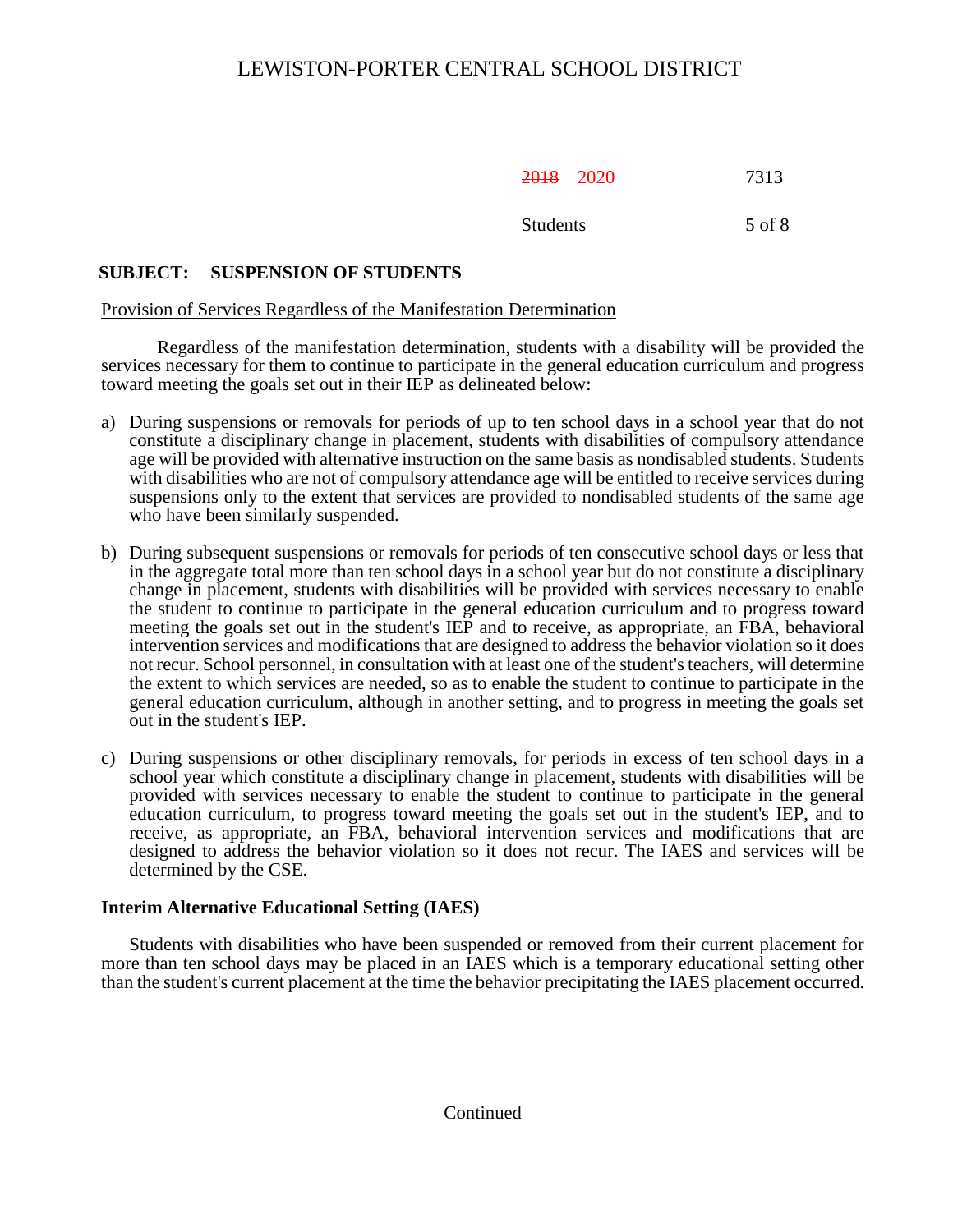| ንበ1 ዩ<br>2010 | 2020 | 7313 |
|---------------|------|------|
|---------------|------|------|

#### Students 6 of 8

## **SUBJECT: SUSPENSION OF STUDENTS**

Additionally, an Impartial Hearing Officer in an expedited due process hearing may order a change in placement of a student with a disability to an appropriate IAES for up to 45 school days if the Hearing Officer determines that maintaining the current placement is substantially likely to result in injury to the students or others.

There are three specific instances when a student with a disability may be placed in an IAES for up to 45 school days without regard to a manifestation determination:

- a) Where the student carries or possesses a weapon to or at school, on school premises, or to or at a school function under the jurisdiction of the District; or
- b) Where a student knowingly possesses or uses illegal drugs or sells or solicits the sale of a controlled substance while at school, on school premises, or at a school function under the jurisdiction of the District; or
- c) Where a student has inflicted serious bodily injury upon another person while at school, on school premises, or at a school function under the jurisdiction of the District. Serious bodily harm has been defined in law to refer to one of the following:
	- 1. Substantial risk of death;
	- 2. Extreme physical pain; or
	- 3. Protracted and obvious disfigurement or protracted loss or impairment of the function of a bodily member, organ or mental faculty.

School function means a school sponsored or school-authorized extracurricular event or activity regardless of where the event or activity takes place, including any event or activity that may take place in another state.

School premises means in or within any building, structure, athletic playing field, playground, parking lot or land contained within the real property boundary line of a public elementary or secondary school.

School personnel may consider any unique circumstances on a case-by-case basis when determining whether to order a change in placement for a student with a disability who violates a code of student conduct.

In all cases, the student placed in an IAES will: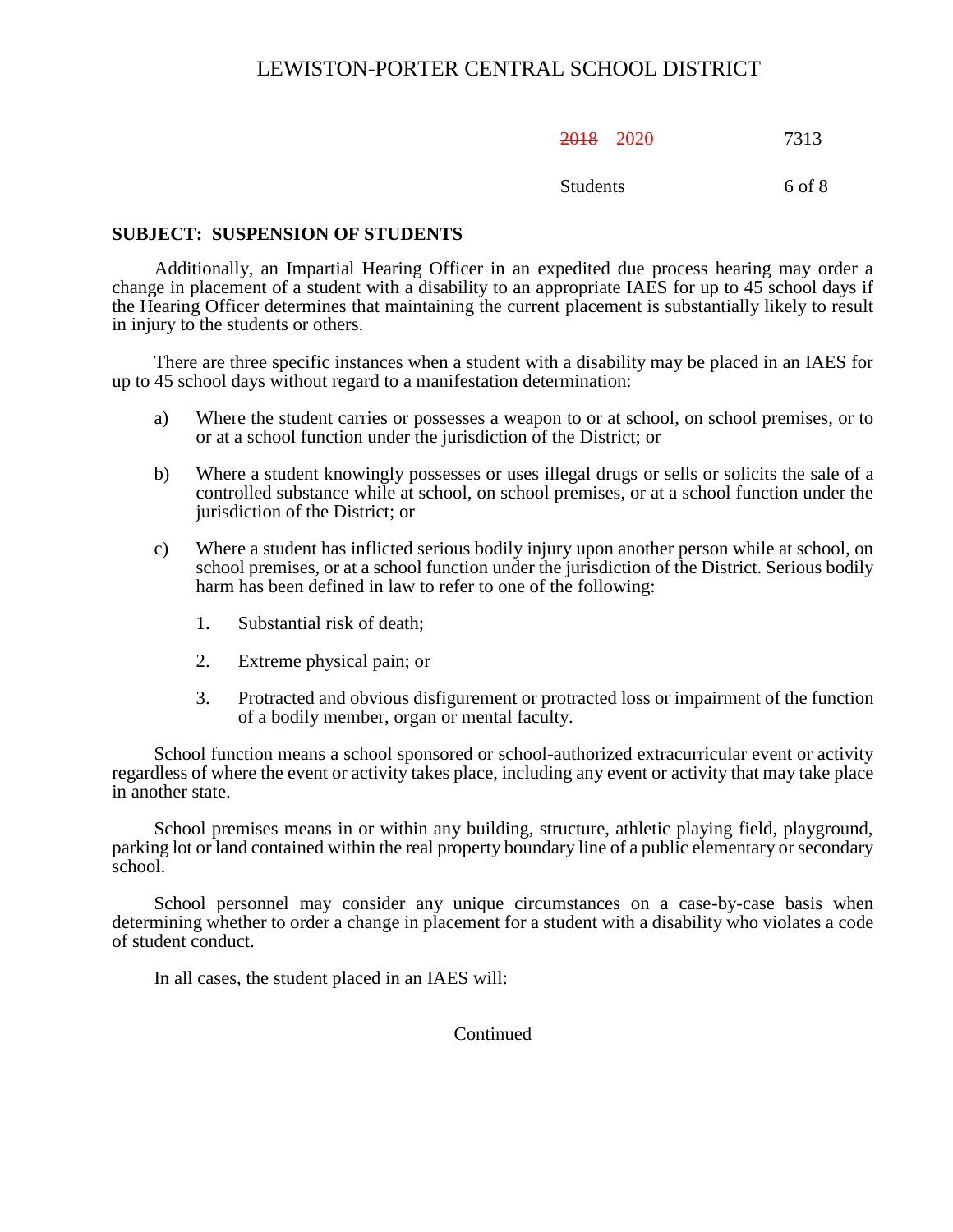| ንበ1 ዩ<br>2010 | 2020 | 7313 |
|---------------|------|------|
|---------------|------|------|

Students 7 of 8

### **SUBJECT: SUSPENSION OF STUDENTS**

- a) Continue to receive educational services so as to enable the student to continue to participate in the general education curriculum, although in another setting, and to progress towards the goals set out in the student's IEP, and
- b) Receive, as appropriate, an FBA and behavioral intervention services and modifications that are designed to address the behavior violation so that it does not recur.

The period of suspension or removal may not exceed the amount of time a non-disabled student would be suspended for the same behavior.

#### **Suspension from BOCES**

The BOCES principal may suspend District students from BOCES classes for a period not to exceed five school days when student behavior warrants that action.

#### **In-School Suspension**

In-school suspension will be used as a lesser discipline to avoid an out-of-school suspension. The student will be considered present for attendance purposes. The program is used to keep each student current with his or her class work while attempting to reinforce acceptable behavior, attitudes and personal interaction.

#### **BOCES Activities**

BOCES activities, such as field trips and other activities outside the building itself, are considered an extension of the school program. Therefore, an infraction handled at BOCES will be considered as an act within the District itself.

A student who is ineligible to attend a District on a given day may also be ineligible to attend BOCES classes. The decision rests with the Superintendent/designee.

#### **Resortative Practices**

In every instance of student discipline that requires suspension the use of restorative practices will be employed to support student development and growth.

#### **Exhaustion of Administrative Remedies**

If a parent or person in parental relation wishes to appeal the decision of the building principal or Superintendent to suspend a student from school, regardless of the length of the student's suspension, the parent or person in parental relation must appeal to the Board before commencing an appeal to the Commissioner of Education. Any appeal to the Board must be commenced within 30 days from the date of the Superintendent's decision. To be timely, the appeal must be received by the District Clerk within this 30-day period.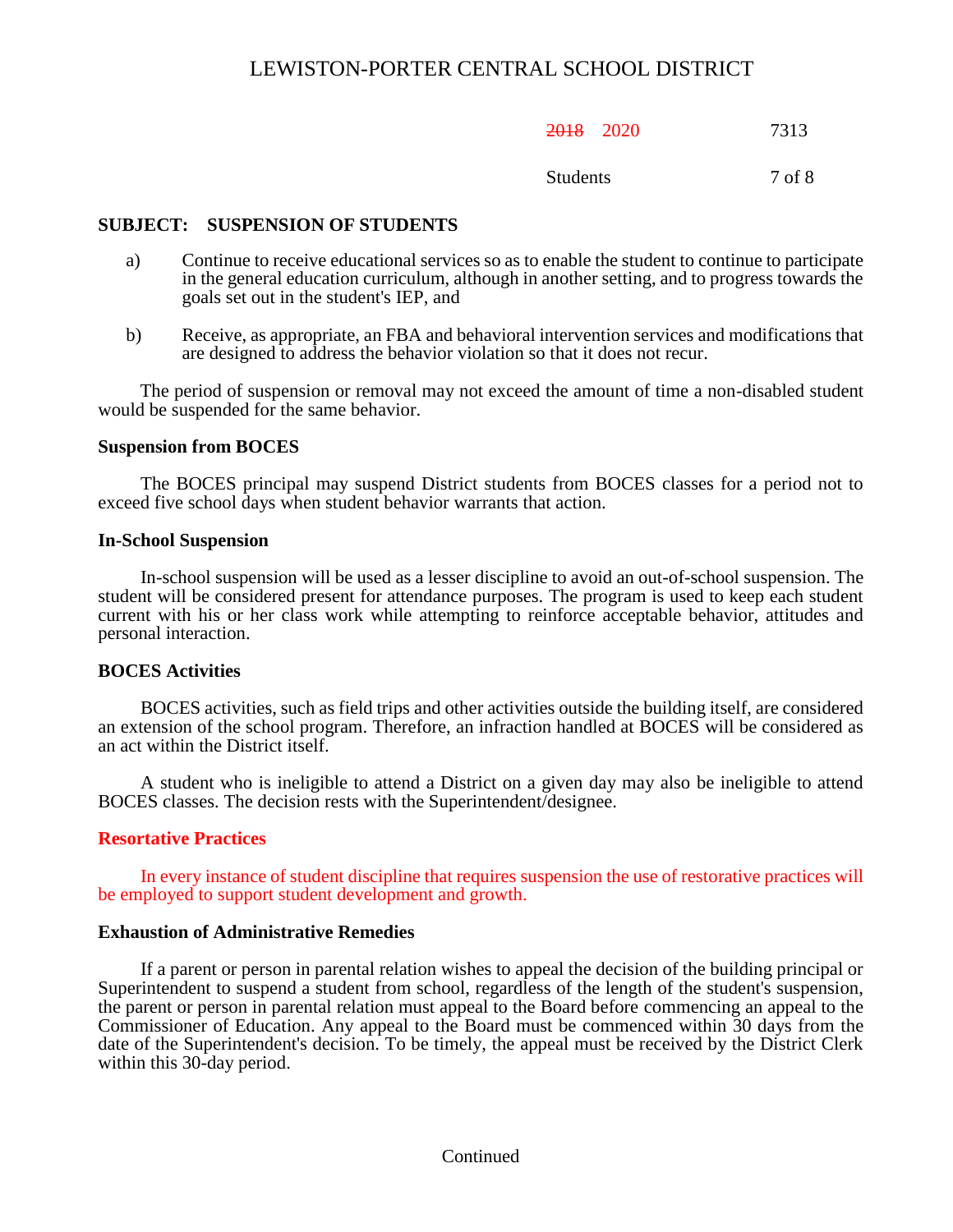| ንበ1 ዩ<br><del>ZUTO</del> | 2020 | 7313 |
|--------------------------|------|------|
|                          |      |      |

Students 8 of 8

# **SUBJECT: SUSPENSION OF STUDENTS**

#### **Procedure After Suspension**

When a student has been suspended and is of compulsory attendance age, immediate steps will be taken to provide alternative instruction which is of an equivalent nature to that provided in the student's regularly scheduled classes.

When a student has been suspended, the suspension may be revoked by the Board whenever it appears to be for the best interest of the school and the student to do so. The Board may also condition a student's early return to school and suspension revocation on the student's voluntary participation in counseling or specialized classes, including anger management or dispute resolution, where or restorative practices where applicable.

18 USC § 921 Individuals with Disabilities Education Act (IDEA), 20 USC § 1400 et seq. Gun Free Schools Act, 20 USC § 7151, as amended by the Every Student Succeeds Act (ESSA) of 2015 34 CFR Part 300 Education Law §§ 310, 2801(1), 3214, and 4402 Penal Law § 265.01 8 NYCRR §§ 100.2(l)(2), 200.4(d)(3)(i), 200.22, 275.16, and Part 201

NOTE: Refer also to Policy #7360 -- Weapons in School and the Gun-Free Schools Act

| 03/20/201811/23/2020                       |
|--------------------------------------------|
| $\Omega$ /01/2017<br><del>vo/v1/2017</del> |
|                                            |
| 07/23/2013                                 |
| 10/17/2006<br>1 <del>0/17/2000</del>       |
|                                            |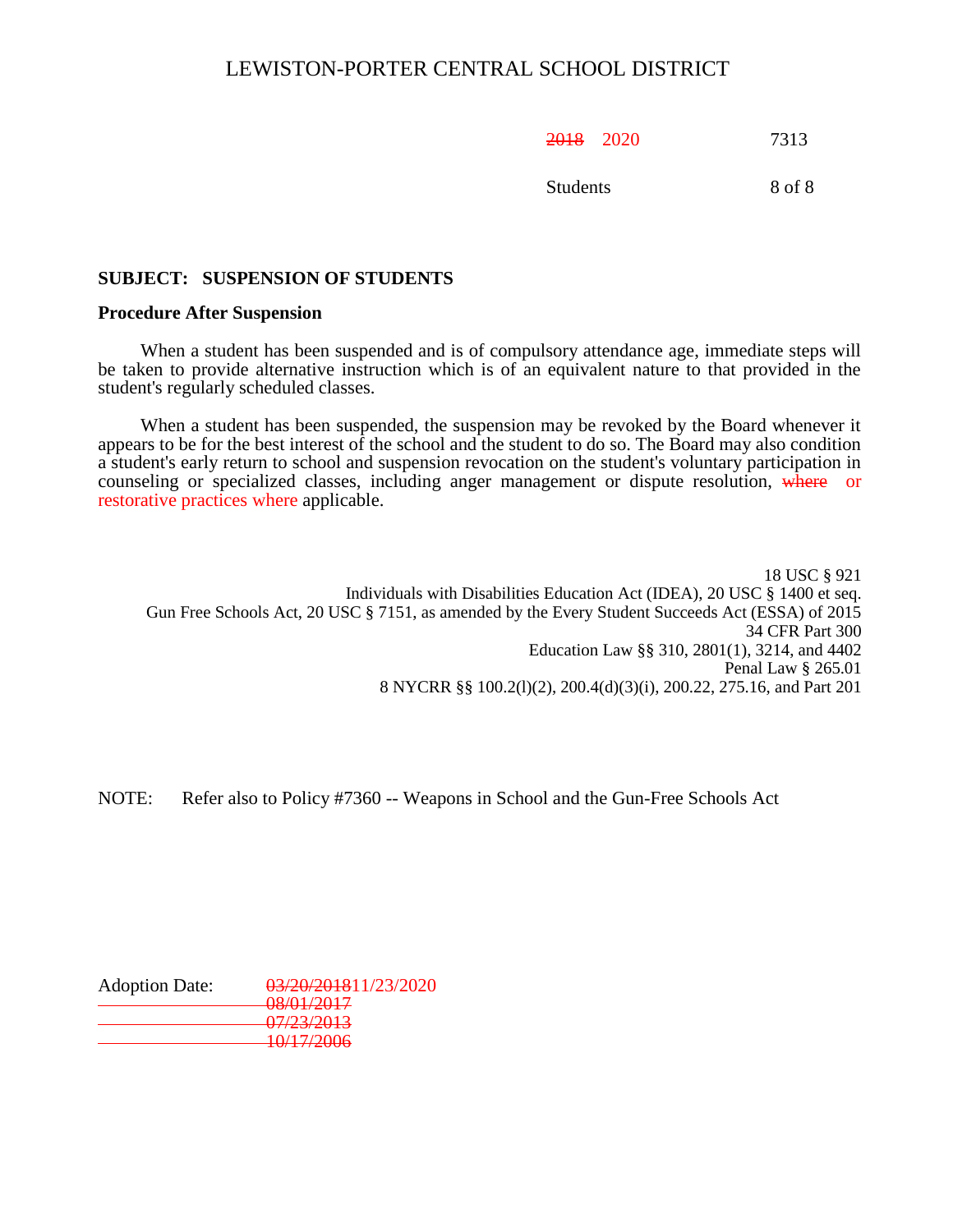| 20172020 | 7314       |
|----------|------------|
| Students | $1$ of $2$ |

## **SUBJECT: STUDENTS PRESUMED TO HAVE A DISABILITY FOR DISCIPLINE PURPOSES**

The parent of a student who has violated any rule or code of conduct of the School District and who was not identified as a student with a disability at the time of such behavior may assert several protections provided for under the Individuals with Disabilities Education Act (IDEA) and State regulations *if the School District is deemed to have had knowledge (as determined in accordance with law and/or regulations and referenced below) that the student was a student with a disability before the behavior that precipitated the disciplinary action occurred*.

## **Basis of Knowledge**

The School District shall be deemed to have knowledge that the student had a disability if prior to the time the behavior occurred:

- a) The parent of the student has expressed concern in writing to supervisory or administrative personnel, or to a teacher of the student, that the student is in need of special education and related services. However, expressions of concern may be oral if the parent does not know how to write or has a disability that prevents a written statement;
- b) The parent of the student has requested an evaluation of the student; or
- c) A teacher of the student, or other District personnel, has expressed specific concerns about a pattern of behavior demonstrated by the student, directly to the Director of Special Education or to other supervisory personnel.

# **Exception**

A student is not a student presumed to have a disability for discipline purposes if, as a result of receiving the information specified above (i.e., subheading "Basis of Knowledge"):

- a) The parent of the student has not allowed an evaluation of the student pursuant to law and/or regulations;
- b) The parent of the student has refused services under law and/or regulations; or
- c) The student has been evaluated and it was determined that the student is not a student with a disability.

#### **Responsibility for Determining Whether a Student is a Student Presumed to Have a Disability**

If it is claimed by the parent of the student or by School District personnel that the District had a basis for knowledge, in accordance with law and/or regulation, that the student was a student with a disability prior to the time the behavior subject to disciplinary action occurred, it shall be the responsibility of the Superintendent of Schools, Building Principal or other school official imposing the suspension or removal to determine whether the student is a student presumed to have a disability.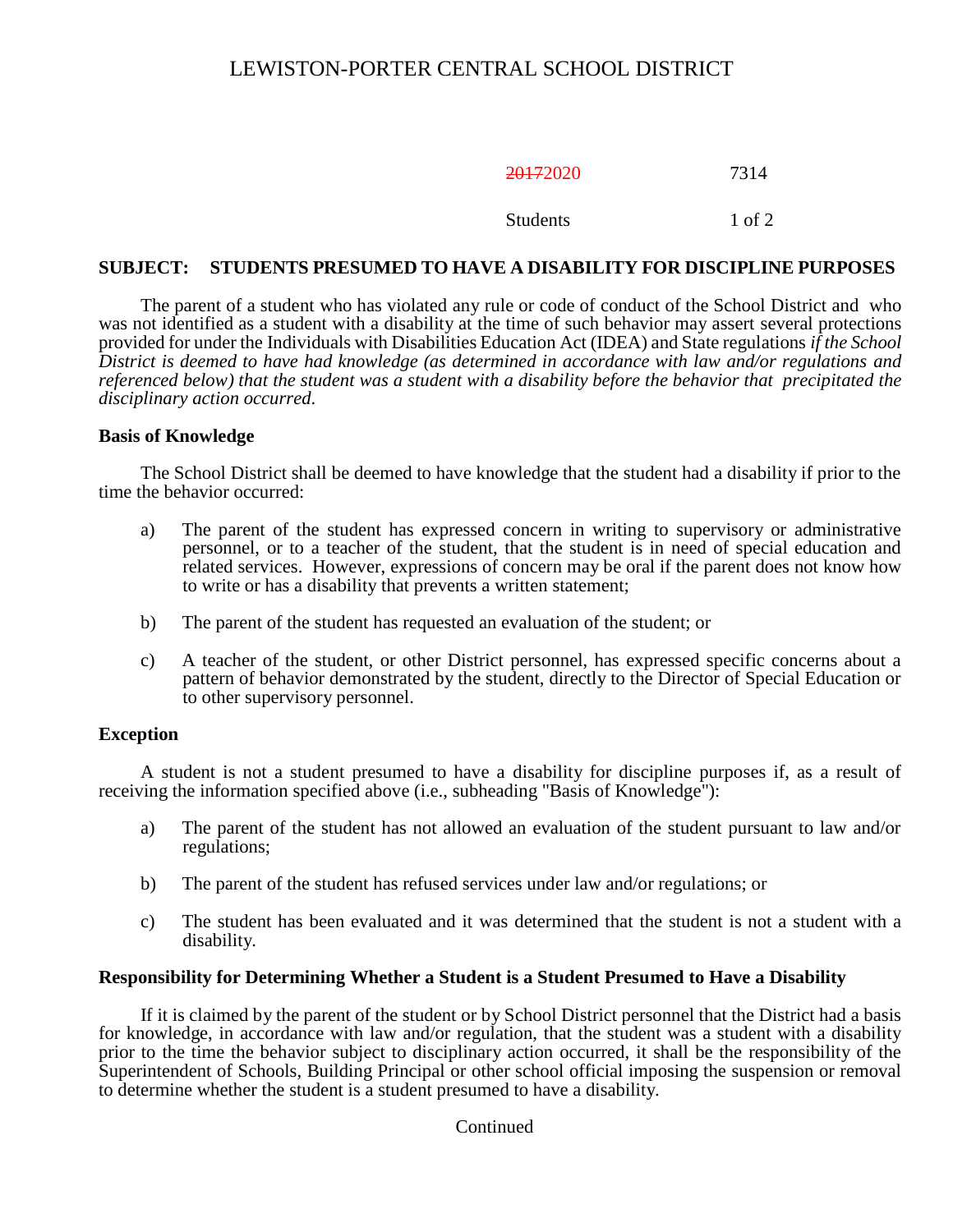| 20172020        | 7314   |
|-----------------|--------|
| <b>Students</b> | 2 of 2 |

#### **SUBJECT: STUDENTS PRESUMED TO HAVE A DISABILITY FOR DISCIPLINE PURPOSES**

#### **Conditions That Apply if There is No Basis of Knowledge**

If it is determined that there is no basis for knowledge that the student is a student with a disability prior to taking disciplinary measures against the student, the student may be subjected to the same disciplinary measures as any other nondisabled student who engaged in comparable behaviors.

However, if a request for an individual evaluation is made during the time period in which such nondisabled student is subjected to a disciplinary removal, an expedited evaluation shall be conducted in accordance with law and/or regulations. Pending the results of the evaluation, the student shall remain in the educational placement determined by school authorities.

If the student is determined to be a student with a disability, taking into consideration information from the evaluation and information provided by the parents, the District shall provide special education and related services in accordance with law and/or regulations.

> Individuals with Disabilities Education Improvement Act of 2004 [Public Law 108-446, Section 615(k)(5)] Individuals with Disabilities Education Act (IDEA) 20 United States Code (USC) Section 1400 et seq. 34 Code [of Federal Regulations \(CFR\) Part 300](http://www.access.gpo.gov/nara/cfr/waisidx_02/34cfrv2_02.html) 8 New York Code of Rules and Regulations (NYCRR) Section 201.5

NOTE: Refer also to Policy #7313 - Suspension of Students

Adoption Date: 08/01/2017 11/23/2020 07/19/2005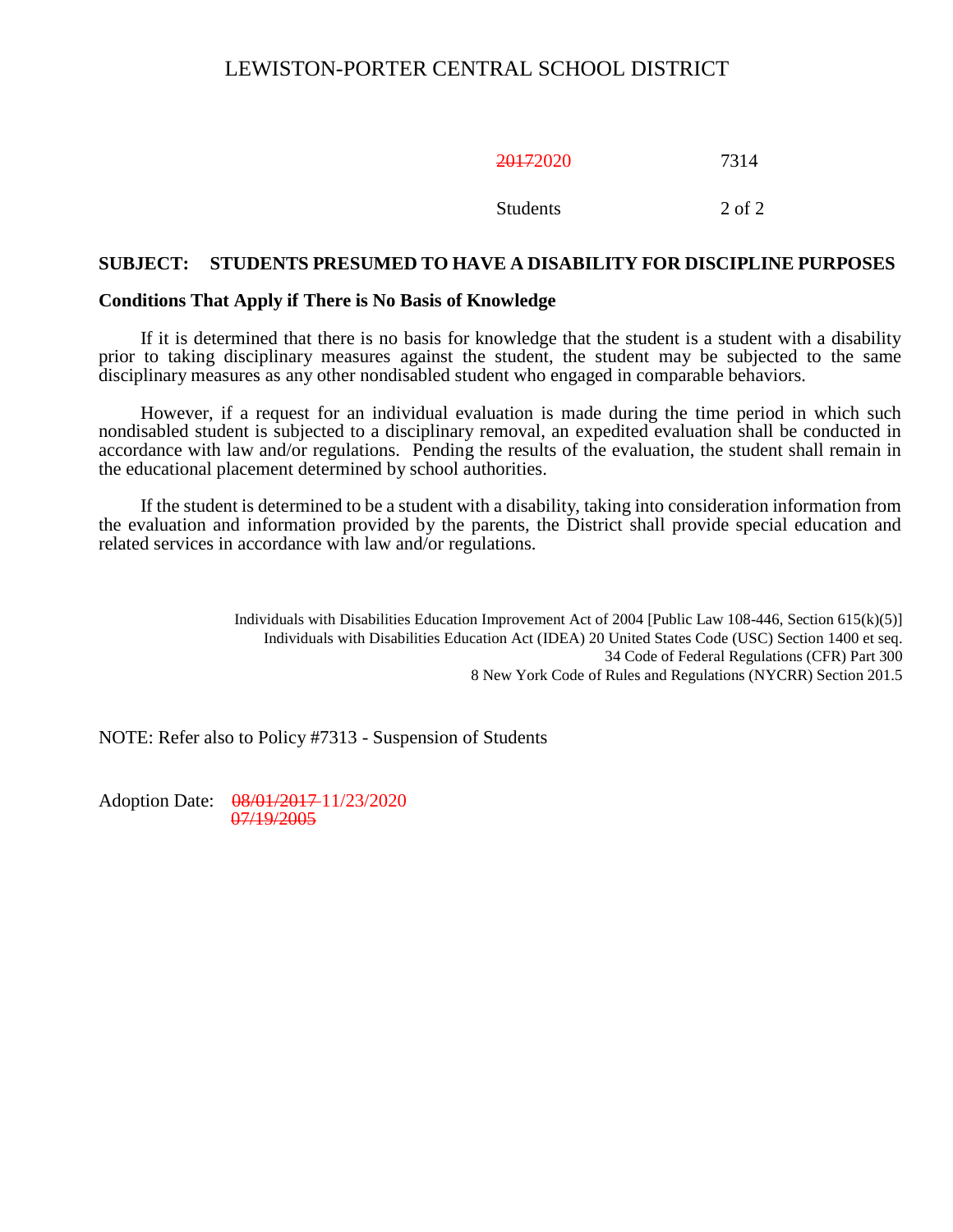2017 2020 7315

Students 1 of 2

#### **SUBJECT: STUDENT USE OF COMPUTERIZED INFORMATION RESOURCES (ACCEPTABLE USE POLICY)**

The Board will provide access to various computerized information resources through the District's computer system ("DCS" hereafter) consisting of software, hardware, computer networks and electronic communications systems. This may include access to electronic mail, so-called "on-line services," "WiFi" and the "Internet." It may include the opportunity for some students to have independent access to the DCS from their home or other remote locations. All use of the DCS, including independent use off school premises, shall be subject to this policy and accompanying regulations. Further, all such use must be in support of education and/or research and consistent with the goals and purposes of the District.

#### **Access to Inappropriate Content/Material and Use of Personal Technology or Electronic Devices**

This policy is intended to establish general guidelines for the acceptable student use of the DCS and also to give students and parents/guardians notice that student use of the DCS will provide student access to external computer networks not controlled by the District. The District cannot screen or review all of the available content or materials on these external computer networks. Thus some of the available content or materials on these external networks may be deemed unsuitable for student use or access by parents/guardians.

Despite the existence of District policy, regulations and guidelines, it is virtually impossible to completely prevent access to content or material that may be considered inappropriate for students. Students may have the ability to access such content or material from their home, other locations off school premises and/or with a student's own personal technology or electronic device on school grounds or at school events. Parents and guardians must be willing to establish boundaries and standards for the appropriate and acceptable use of technology and communicate these boundaries and standards to their children. The appropriate/acceptable use standards outlined in this policy apply to student use of technology via the DCS or any other electronic media or communications, including by means of a student's own personal technology or electronic device on school grounds or at school events.

#### **Standards of Acceptable Use**

Generally, the same standards of acceptable student conduct which apply to any school activity shall apply to use of the DCS. This policy does not attempt to articulate all required and/or acceptable uses of the DCS; nor is it the intention of this policy to define all inappropriate usage. Administrative regulations will further define general guidelines of appropriate student conduct and use as well as proscribed behavior.

District students shall also adhere to all laws, policies and rules governing computers and electronic media, including but not limited to, copyright laws, rights of software publishers, license agreements, and students rights of privacy created by federal and state law.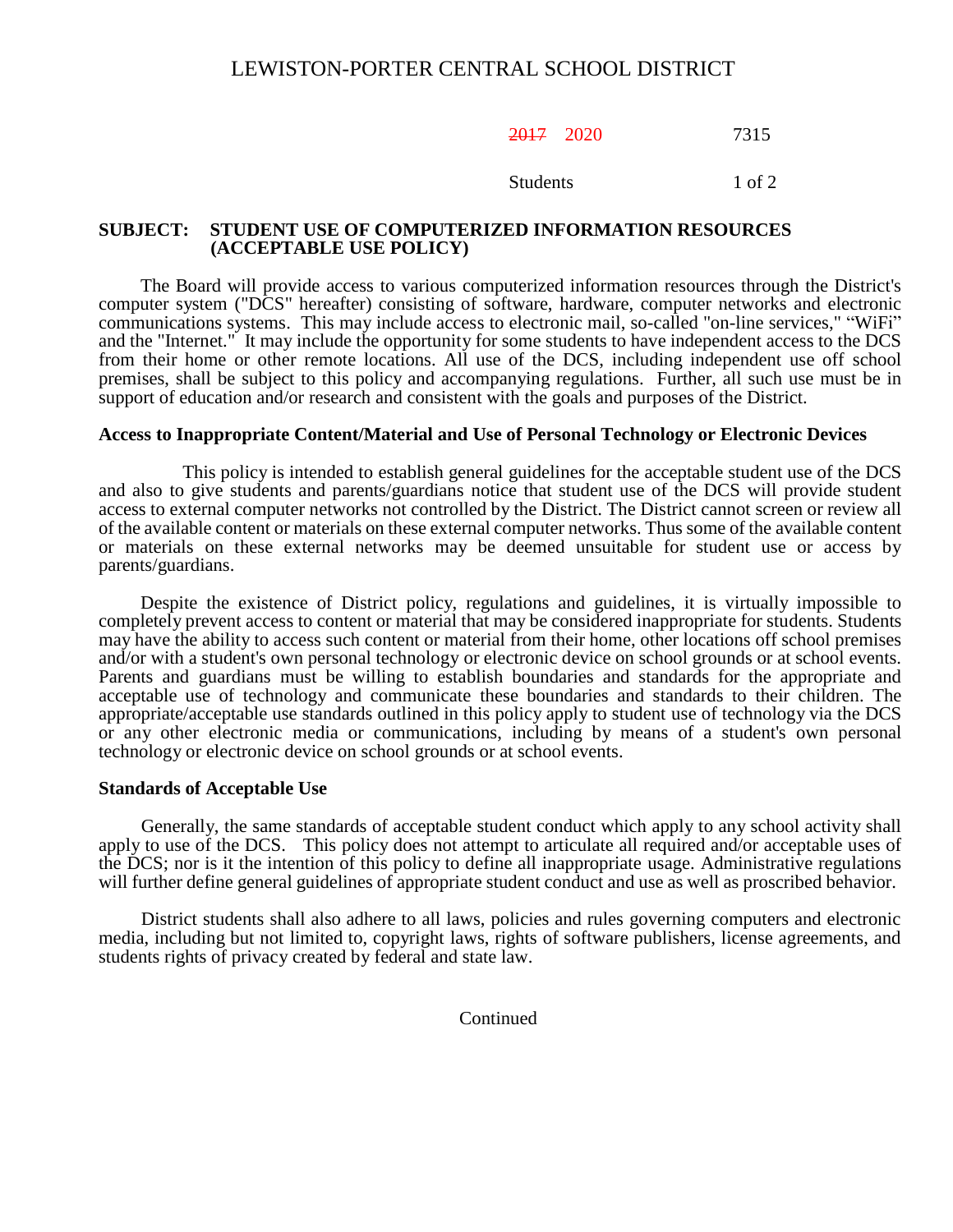20172020 7315

Students 2 of 2

### **SUBJECT: STUDENT USE OF COMPUTERIZED INFORMATION RESOURCES (ACCEPTABLE USE POLICY)**

Students who engage in unacceptable use may lose access to the DCS in accordance with applicable due process procedures, and may be subject to further discipline under the District's school conduct and discipline policy and the *District Code of Conduct*. The District reserves the right to pursue legal action against a student who willfully, maliciously or unlawfully damages or destroys property of the District. Further, the District may bring suit in civil court against the parents/guardians of any student who willfully, maliciously or unlawfully damages or destroys District property pursuant to General Obligations Law Section 3-112.

Student data files and other electronic storage areas will be treated like school lockers. This means that such areas shall be considered to be District property subject to control and inspection. The Computer Coordinator may access all such files and communications without prior notice to ensure system integrity and that users are complying with the requirements of this policy and accompanying regulations. Students should **NOT** expect that information stored on the DCS will be private.

#### **Notification**

The District's Acceptable Use Policy will be disseminated to parents and students in order to provide notice of the school's requirements, expectations, and students' obligations when accessing the DCS.

NOTE: Refer also to Policy #8271 - Internet Safety/ Internet Content Filtering Policy District Code of Conduct

Adoption Date:  $\frac{08}{01/2017}$  11/23/2020 08/26/2014 08/28/2013 08/21/2012 06/19/2012 07/26/2011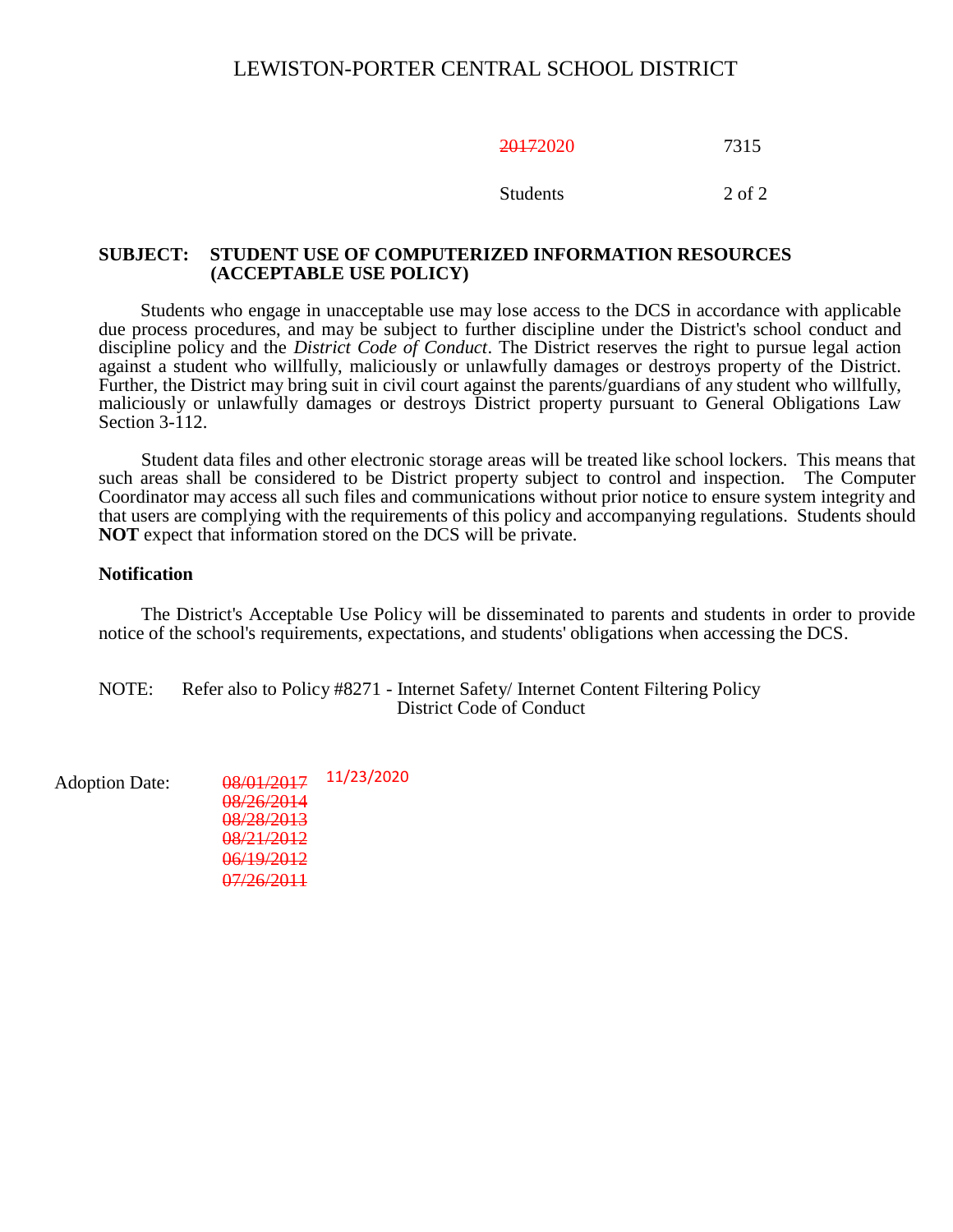## 2017 2020 7316

Students 1 of 2

### **SUBJECT: STUDENT USE OF PERSONAL TECHNOLOGY**

The Board of Education seeks to maintain a safe and secure environment for students and staff. Advances in technology have made it possible to expand the learning environment beyond traditional classroom boundaries. Using personal electronic devices during instructional time can enable students to explore new concepts, personalize their learning experience and expand their global learning opportunities. Additionally, the use of personal technology devices is ubiquitous in today's society and standards for student use during non-instructional time should adapt to this change. This policy defines the use of personal technology during instructional and non-instructional times and reinforces the standard that all use, regardless of its purpose, must follow the guidelines outlined in the Student Acceptable Use Policy (AUP), the District's *Code of Conduct*, and the Dignity for All Students Act.

Personal technology includes all existing and emerging technology devices that can take photographs; record or play audio or video; input text; upload and download media; connect to or receive information from the internet; and transmit or receive messages, telephone calls or images. Examples of personal technology includes, but are not limited to, iPods and MP3 players; iPad, Nook, Kindle, and other tablet PCs; laptop and netbook computers; personal digital assistants (PDAs), cell phones and smart phones such as BlackBerry, iPhone, or Droid, as well as any device with similar capabilities. Unacceptable devices shall include, but are not limited to, gaming devices or consoles, laser pointers, modems or routers, and televisions.

#### **Instructional Uses**

Instructional purposes include, but are not limited to, approved classroom activities, research, college admissions activities, career development, communication with experts, homework and other activities as deemed appropriate by school staff.

Personal technology use by students is permitted during the school day for educational purposes and/or in approved locations only. Teachers will indicate when and if classroom use is acceptable. Students are expected to act responsibly and thoughtfully when using technology resources. Students bear the burden of responsibility to inquire with school administrators and/or teachers when they are unsure of the permissibility of a particular use of technology prior to engaging in such use.

#### **Non-Instructional Uses**

Appropriate use of personal technology during non-instructional time is also allowed if students follow the guidelines in the AUP and *Code of Conduct*. Non-instructional use includes texting, calling and otherwise communicating with others during free periods and in common areas of the school building such as the hallways, cafeteria, study halls, buses and student lounges. Other non-instructional uses may include such things as Internet searches, reading, listening to music, and watching videos. This use during non-instructional time must be conducted in a safe and unobtrusive manner. Devices must be in silent mode to avoid disrupting others.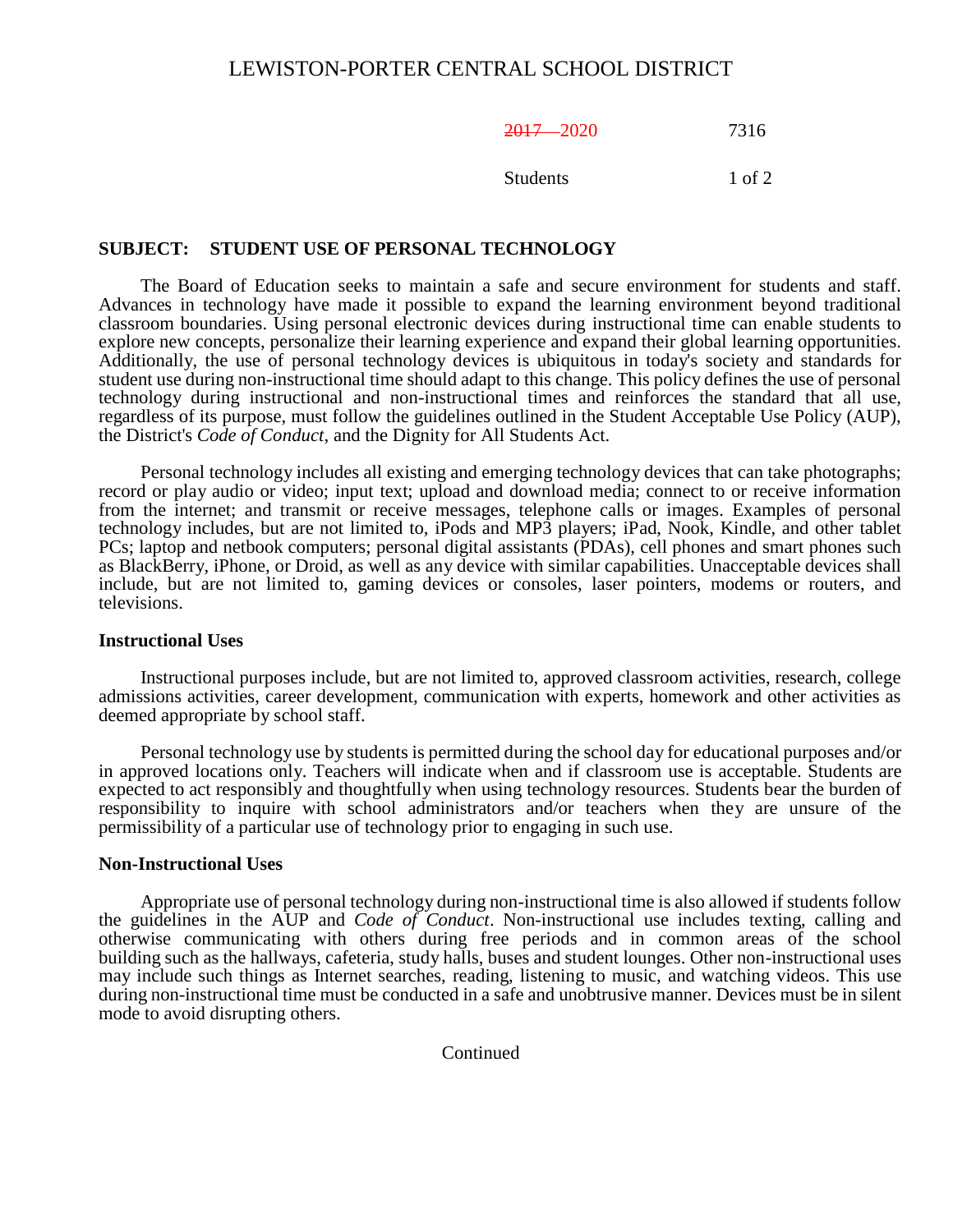2017 2020 7316

Students 2 of 2

## **SUBJECT: STUDENT USE OF PERSONAL TECHNOLOGY**

#### **Liability**

The District shall not be liable for the loss, damage, misuse, or theft of any personal technology brought to School. The District reserves the right to monitor, inspect, and/or confiscate personal technology when administration has reasonable suspicion to believe that a violation of school policy or criminal law has occurred.

The Board expressly prohibits use of personal technology in locker rooms, restrooms, Health Offices and any other areas where a person would reasonably expect some degree of personal privacy.

#### **Prohibition during State Assessments**

All students are prohibited from bringing electronic devices into a classroom or other location where a New York State assessment is being administrated. Test proctors, test monitors and school officials shall have the right to collect prohibited electronic devices prior to the start of the test and hold them while the test is being administered, including break periods. Admission to any assessment will be denied to any student who refuses to relinquish a prohibited device.

Students with disabilities may use certain devices if the device is specified in that student's IEP or 504 plan or a student has provided medical documentation that they require the device during testing.

#### **Permission**

Students will not be permitted to use personal technology devices in school or at school functions until they have reviewed the AUP, the applicable sections of the *Code of Conduct* and associated technology guidelines, and signed the Student Use of Personal Technology Permission Form with their parents. The District reserves the right to restrict student use of District-owned technologies and personal technology on school property or at school-sponsored events, at the discretion of the administration.

Students must follow the guidelines for use set out in the District *Code of Conduct* and the Acceptable Use Policy at all times. Consequences for misuse will follow guidelines in the District's *Code of Conduct*. The District will develop regulations for the implementation of this policy that shall include, but are not limited to, instructional use, non-instructional use, liability, bullying and cyberbullying, and privacy issues.

NOTE: Refer also to Policies #7315 - Student Use of Computerized Information Resources (Acceptable Use Policy) #7550 - Dignity for All Students Act #8271 - Internet Safety/Internet Content Filtering Policy

Adoption Date: 08/01/201711/23/2020 08/26/2014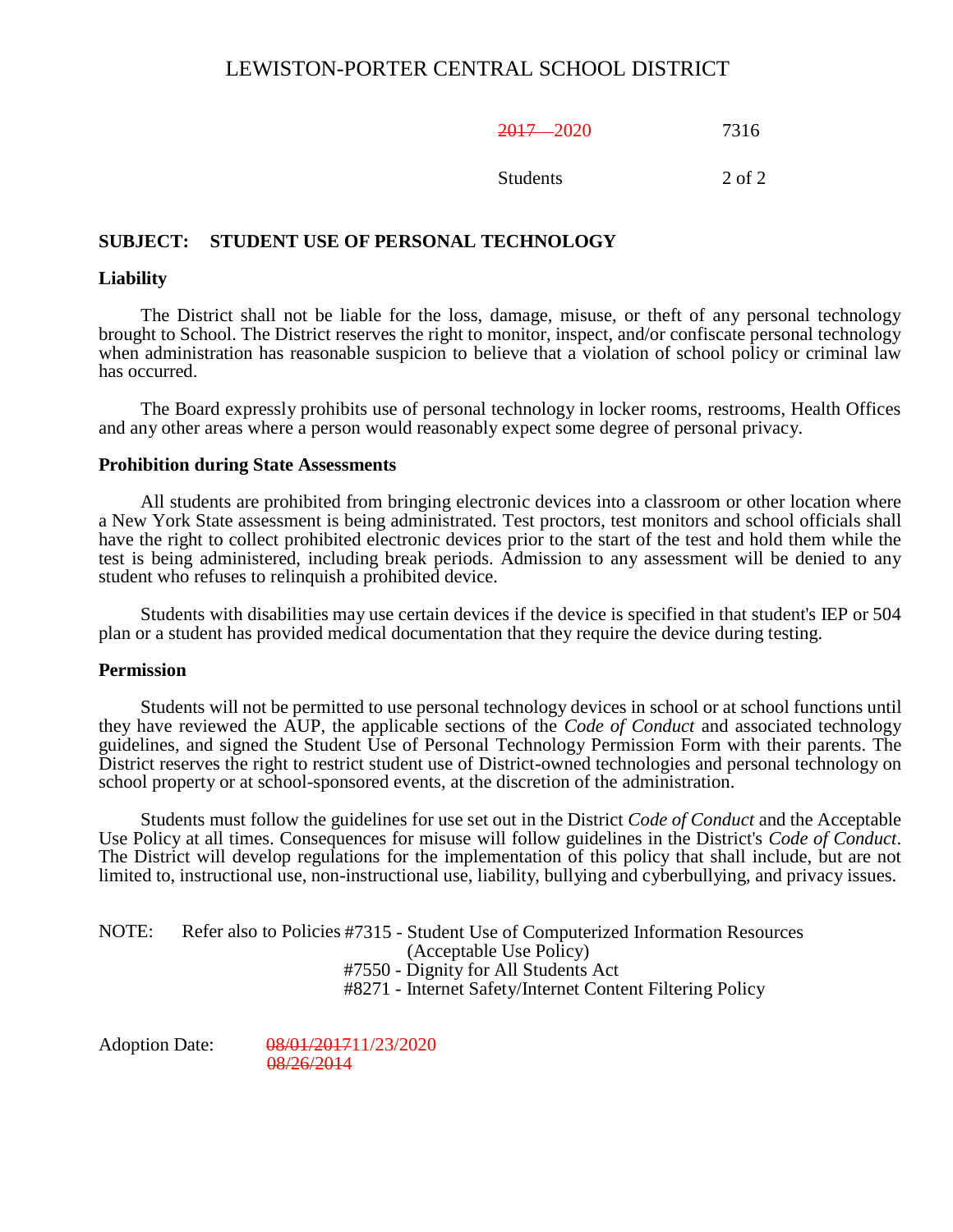## 20192020 7320

#### Students

## **SUBJECT: ALCOHOL, TOBACCO, DRUGS, AND OTHER SUBSTANCES (STUDENTS)**

#### **Prohibited Conduct**

The Board recognizes that the misuse of alcohol, tobacco, electronic cigarettes (e-cigarettes), drugs, counterfeit and designer drugs, over-the-counter drugs, prescription drugs, vitamins, supplements, herbs, and other similar substances is a serious problem with legal, physical, emotional, and social implications for our students, as well as the entire community. Therefore, the consumption, sharing, selling, use, and/or possession of these and similar substances, as well as tobacco products and drug paraphernalia are prohibited in accordance with law and regulation, District policy, the District *Code of Conduct*, and/or other similar documents.

Students are not permitted to be under the influence of alcohol, drugs, or other prohibited substances on school grounds or at school-sponsored events.

#### **Consequences**

Students **may receive a consequence** in accordance with District policy, the District *Code of Conduct*, and/or other similar documents for the consumption, sharing, selling, use, and/or possession of alcohol, tobacco, ecigarettes, drugs, counterfeit and designer drugs, over-the-counter drugs, prescription drugs, vitamins, supplements, herbs, and other similar substances, as well as tobacco products and drug paraphernalia.

#### **Information on Substance Use Related Services**

The Superintendent has designated the following individuals to provide information regarding where and how to find available substance use related services to students, parents, and staff;

- Assistant Superintendent for Administrative Services
- School Counselors
- School Social Workers

Any information provided by a student, parent, or staff member to the designated individual(s) will not be used in any school disciplinary proceeding and will, in addition to any other applicable privilege, be considered confidential in accordance with law.

> 20 USC §§ 6083(a), 7118, and 7973(a) Education Law §§ 409, 2801, and 3038 Public Health Law § 1399-o

NOTE: Refer also to Policies #3280 - Use of School Facilities, Materials, and Equipment #3410 - Code of Conduct #5640 - Smoking/Tobacco Use/Vaping #6150 - Alcohol, Tobacco, Drugs, and Other Substances (Staff) #8210 - Safety Conditions and Prevention Instruction District Code of Conduct

Adoption Date:  $\frac{0.0017}{201911}/23/2020$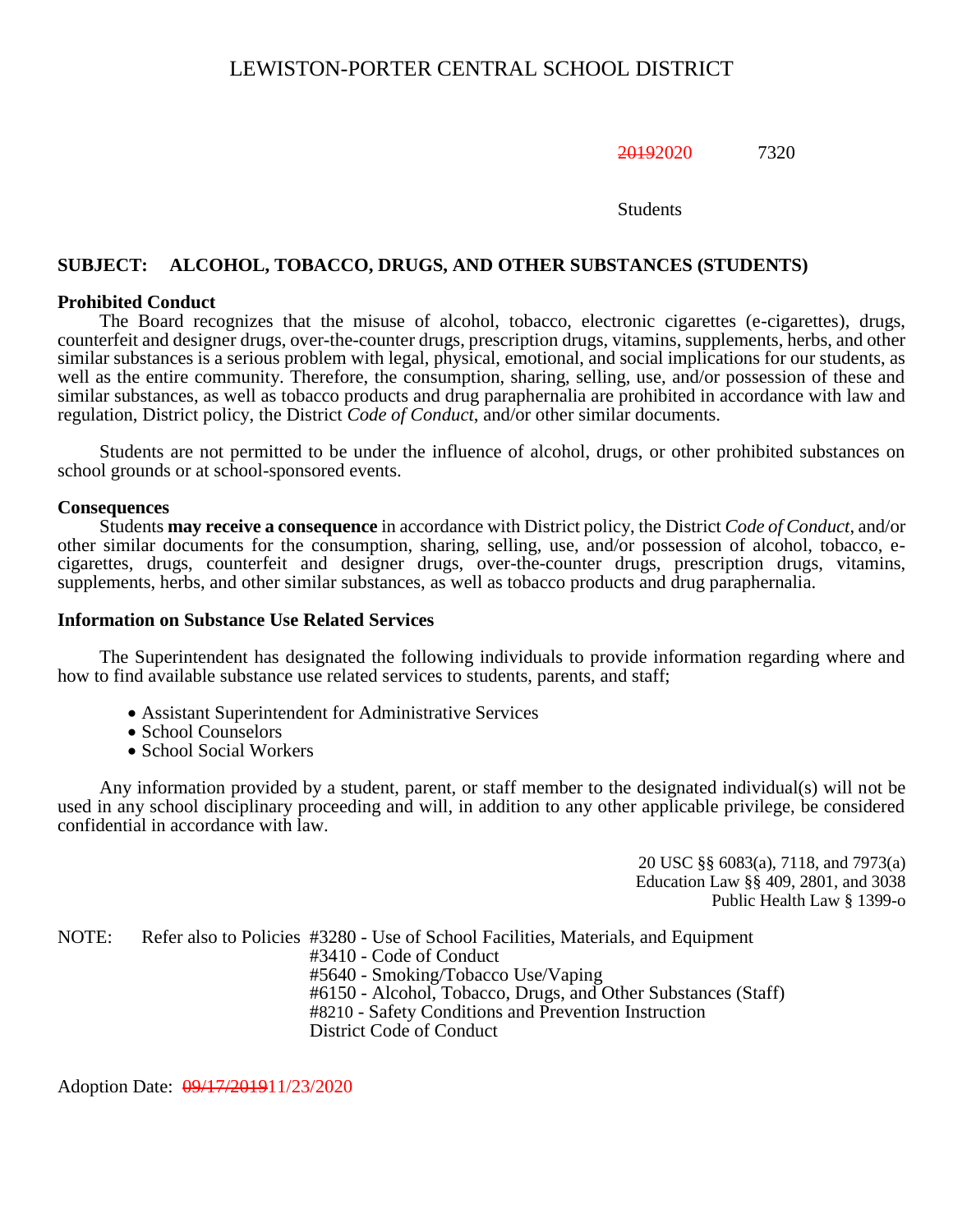# 20172020 7330

#### Students 1 of 4

#### **SUBJECT: SEARCHES AND INVESTIGATIONS INTO SUSPECTED STUDENT MISCONDUCT**

Students are protected by the Constitution from unreasonable searches and seizures. A student may be searched and contraband/prohibited items seized on school grounds or in a school building by an authorized District official only when the District official has reasonable suspicion to believe the student has engaged in or is engaging in proscribed activity which is in violation of the law and/or the rules of the school (i.e., the District Code of Conduct). The reasonableness of any search involves a twofold inquiry. School officials must first determine whether the action was justified at its inception, and second, determine whether the search, as actually conducted, was reasonably related in scope to the circumstances which justified the interference in the first place.

Factors to be considered in determining whether reasonable suspicion exists to search a student include:

- a) The age of the student;
- b) The student's school record and past history;
- c) The predominance and seriousness of the problem in the school where the search is directed;
- d) The nature of the infraction;
- e) The probative value and reliability of the information used as a justification for the search;
- f) The school official's prior knowledge of and experience with the student; and
- g) The urgency to conduct the search without delay.

If reasonable suspicion exists to believe that a student has violated or is violating the law and/or school rules, it is permissible for an authorized school official to search that student's outer clothing, pockets, or property. The search may include, but is not limited to, the student's outer clothing such as a jacket or coat, pockets, backpack, and/or purse. Whenever possible, searches will be conducted by a staff member of the same sex as the student, and whenever possible, another staff member, also of the same sex, will be present as a witness.

If school authorities believe there is an emergency situation that could threaten the safety of others, the student shall, to the extent practicable, be isolated and secured. Police and/or parents will be contacted as appropriate and in a timely manner.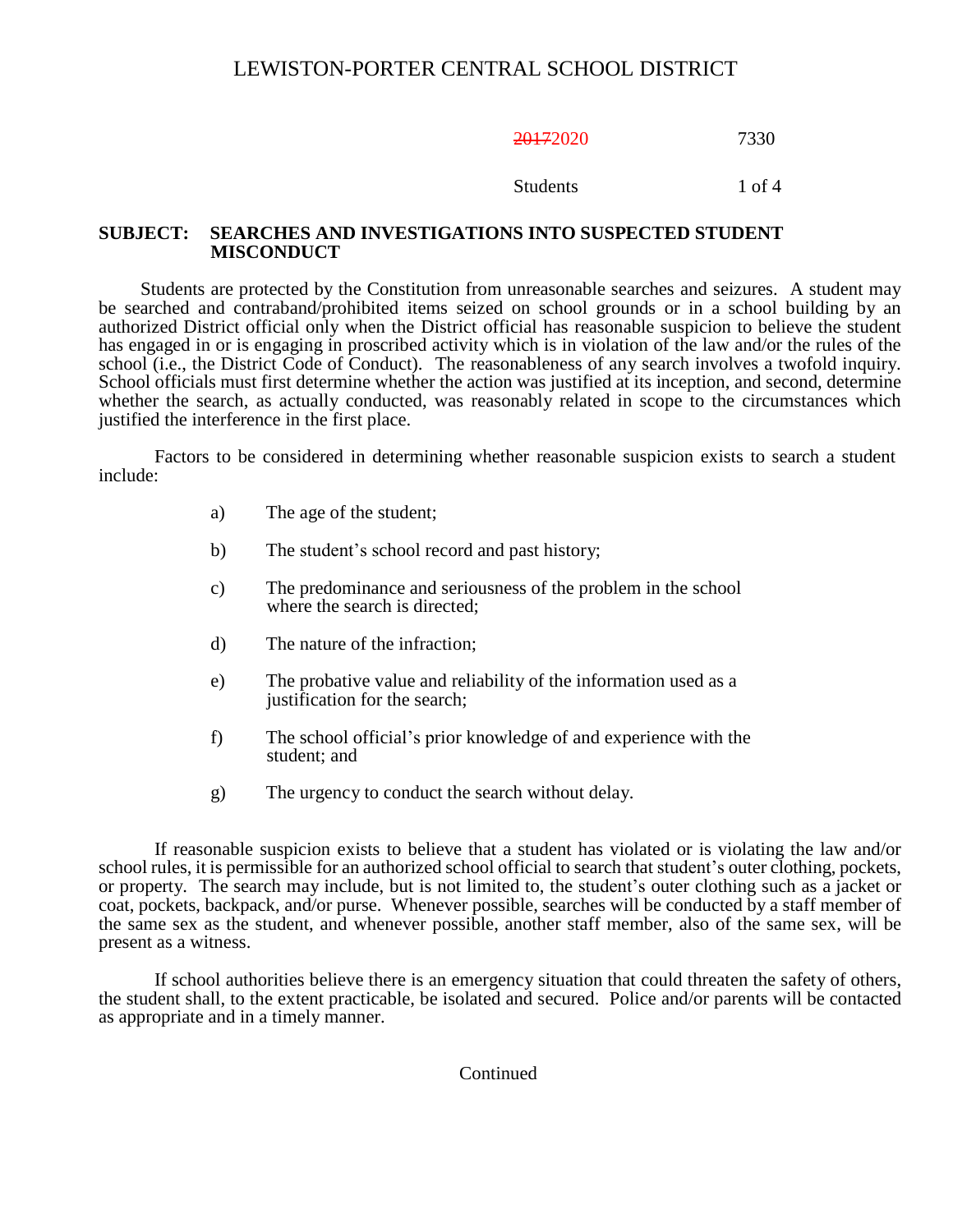20172020 7330

Students 2 of 4

## **SUBJECT: SEARCHES AND INVESTIGATIONS INTO SUSPECTED STUDENT MISCONDUCT**

#### **Strip Searches**

A strip search is a search that requires a student to remove any or all of his or her clothing, other than outerwear. Strip searches are intrusive in nature and are not permissible.

#### **Searches and Seizure of School Property**

Student desks, lockers, textbooks, computers, and other materials, supplies or storage spaces loaned by the school to students remain the property of the school, and may be opened and inspected by school employees at any time. The purpose of these searches, when they occur, is to ensure the safety of students, faculty and staff, enhance school security and prevent disruptions of the learning environment. Searches have been proven to have a deterrent effect on student behavior. Students have no reasonable expectation of privacy with respect to school property; and school officials retain complete control over such property. This means that student desks, lockers, textbooks, computers, and other materials, supplies or storage spaces may be subject to search and/or seizure of contraband/prohibited items at any time by school officials, without prior notice to students and without their consent. However, a student's personal belongings contained within the locker, desk, etc. are subject to the reasonable suspicion standard for searches by an authorized school official.

#### **Questioning of Students by School Officials**

School officials have the right to question students regarding any violations of school rules and/or illegal activity. In general, administration may conduct investigations concerning reports of misconduct which may include, but are not limited to, questioning students, staff, parents/guardians, or other individuals as may be appropriate and, when necessary, determining disciplinary action in accordance with applicable due process rights.

Should the questioning of students by school officials focus on the actions of one particular student, the student will be questioned, if possible, in private by the appropriate school administrator. The student's parent/guardian may be contacted; the degree, if any, of parental/guardian involvement will vary depending upon the nature and the reason for questioning, and the necessity for further action which may occur as a result.

The questioning of students by school officials does not preclude subsequent questioning/interrogations by police authorities as otherwise permitted by law. Similarly, the questioning of students by school officials does not negate the right/responsibility of school officials to contact appropriate law enforcement agencies, as may be necessary, with regard to such statements given by students to school officials.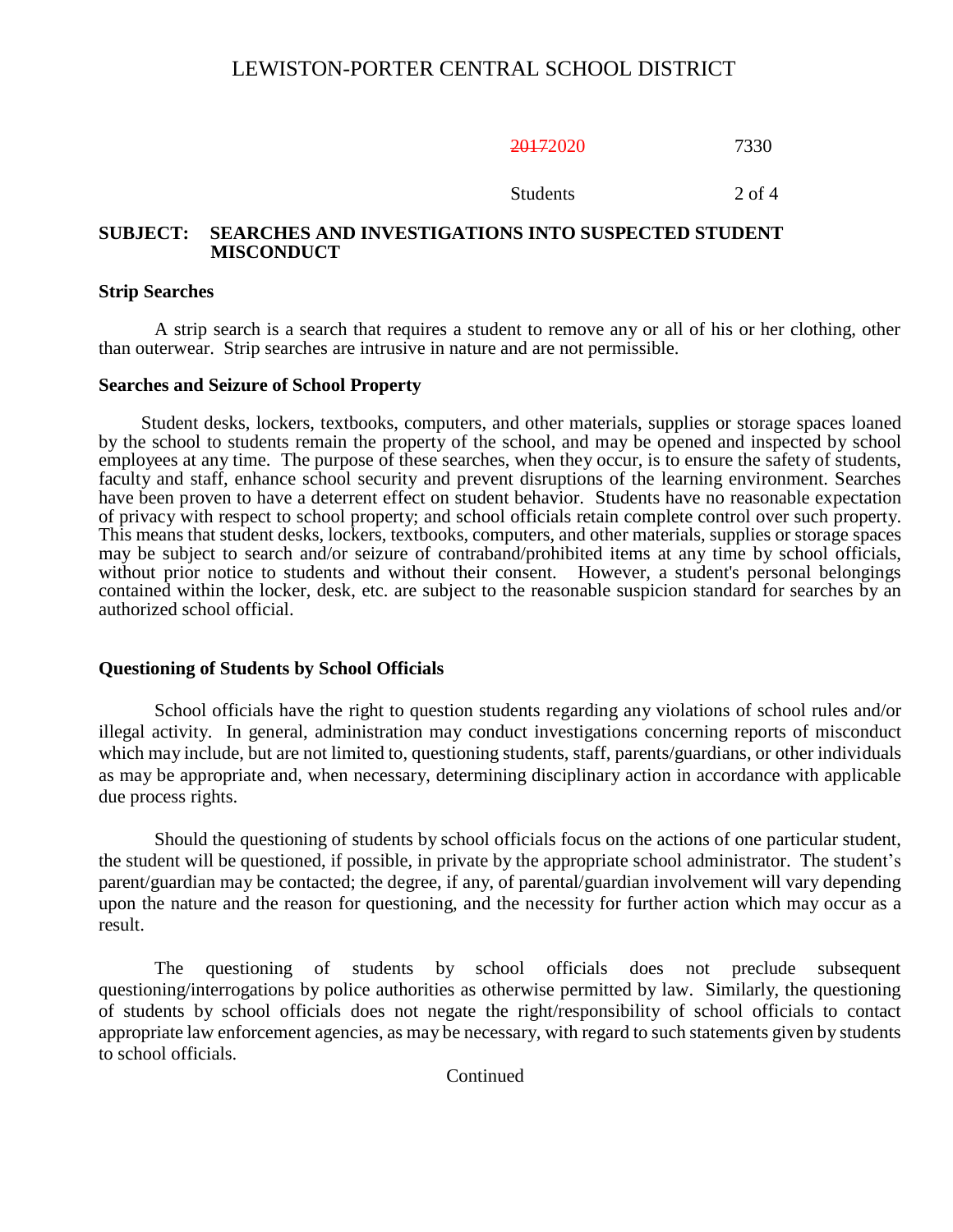20172020 7330

Students 3 of 4

# **SUBJECT: SEARCHES AND INVESTIGATIONS INTO SUSPECTED STUDENT MISCONDUCT**

School officials, acting alone and on their own authority, without the involvement of or on behalf of law enforcement officials (at least until after the questioning of students by school authorities has been conducted) are not required to give the so-called "Miranda warnings" (i.e., advising a person, prior to any custodial interrogations as defined in law, of the right to remain silent; that any statement made by the individual may be used as evidence against him/her; and that the individual has the right to the presence of an attorney, either retained or appointed) prior to the questioning of students.

# **Law Enforcement Officials**

It shall be the policy of the District that a cooperative effort shall be maintained between the school administration and law enforcement agencies. Law enforcement officials may be summoned in order to conduct an investigation of alleged criminal conduct on school premises or during a school-sponsored activity, or to maintain the educational environment. They may also be summoned for the purpose of maintaining or restoring order when the presence of such officers is necessary to prevent injury to persons or property.

Administrators have the responsibility and the authority to determine when the assistance of law enforcement officers is necessary within their respective jurisdictions.

#### **School Resource Officers**

Districts may utilize School Resource Officers (SROs), law enforcement officers who work within the school building. There are different types of SROs: those employed by the District and those employed by local law enforcement. SROs, acting in their capacity as law enforcement, are held to a different search standard than District staff. Searches by law enforcement SROs must be justified by probable cause, not the District's standard of reasonable suspicion. District staff need to clearly establish who is initiating and conducting a search, the District or law enforcement, and that the appropriate standard for such a search has been met.

# **Interrogation of Students by Law Enforcement Officials**

If police are involved in the questioning of students on school premises, whether or not at the request of school authorities, it will be in accordance with applicable law and due process rights afforded students. Generally, police authorities may only interview students on school premises without the permission of the parent/guardian in situations where a warrant has been issued for the student's arrest (or removal). Police authorities may also question students for general investigations or general questions regarding crimes committed on school property. In all other situations, unless an immediate health or safety risk exists, if the police wish to speak to a student without a warrant they should take the matter up directly with the student's parent/guardian.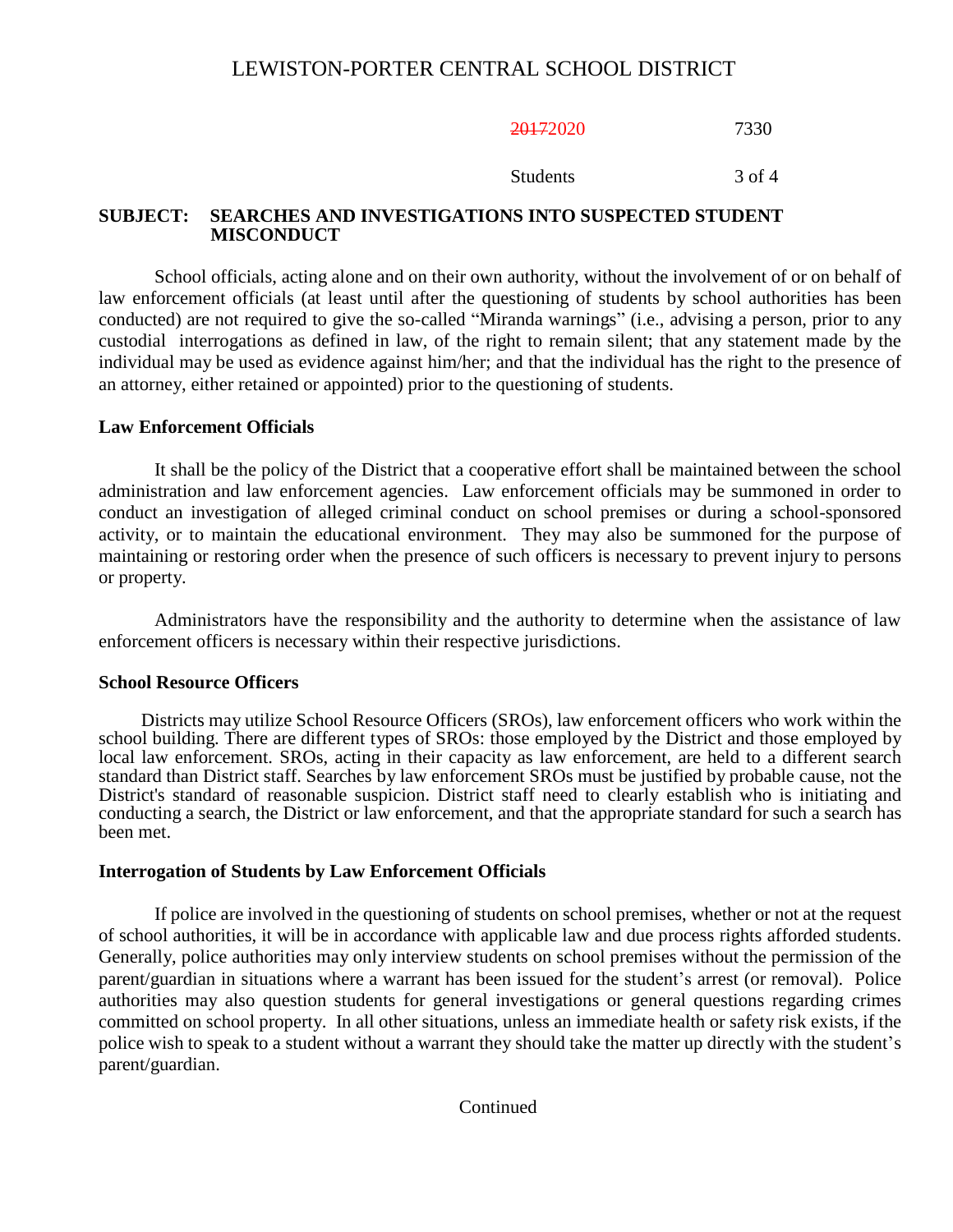20172020 7330

Students 4 of 4

## **SUBJECT: SEARCHES AND INVESTIGATIONS INTO SUSPECTED STUDENT MISCONDUCT**

Whenever police wish to question a student on school premises, administration will attempt to notify the student's parent/guardian.

If possible, questioning of a student by police should take place in private and in the presence of the Building Principal/designee.

## **Child Protective Services' Investigations**

From time to time, Child Protective Services may desire to conduct interviews of students on school property. Such interviews generally pertain to allegations of suspected child abuse and/or neglect. The Board encourages cooperation with Child Protective Services in accordance with applicable Social Services Law.

> Education Law Sections 1604(9), 1604(30), 1709(2), 1709(33) and 2801 Family Court Act Section 1024 Social Services Law Sections 411-428 8 New York Code of Rules and Regulations(NYCRR) Section 100.2(1)

NOTE: Refer also to: District Code of Conduct

Adoption Date: 08/01/2017 03/19/2013 04/26/2011 10/19/2010 11/23/2020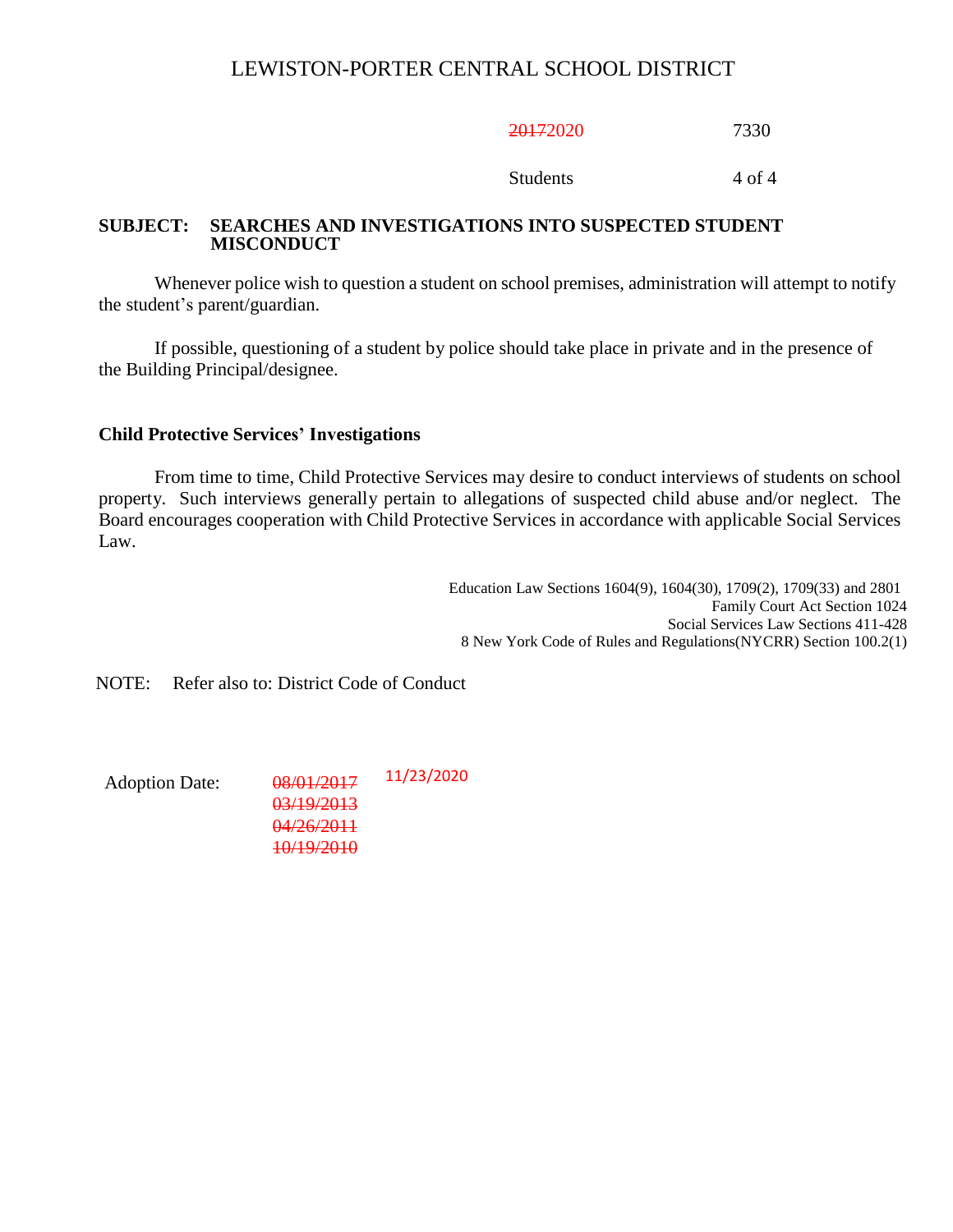20172020 7340

**Students** 

# **SUBJECT: BUS RULES AND REGULATIONS**

The District furnishes transportation to those students whose disability or distance from the school make the service essential. Except as otherwise mandated in a student's Individualized Education Program (IEP), riding these buses is a privilege and may be withdrawn if the student does not comply with the rules and regulations set forth in this District.

Bus drivers shall be held responsible for reasonable and acceptable behavior of students while riding the school bus. Students riding school buses are expected to conform to the rules of conduct in order to permit the bus driver to transport their passengers safely.

The Board, the Superintendent/designee has the authority to suspend the transportation privileges of children who are disorderly and insubordinate on buses. Generally, parent(s)/guardian(s) will be required to make alternative transportation arrangements for their children who have been suspended from riding the bus. However, the effect of a suspension from transportation on the student's ability to attend school will be considered. If a suspension from transportation effectively resultsin a suspension from attendance because of the distance between the home and the school and the absence of alternative public or private means of transportation, the District shall make appropriate arrangements to provide for the student's education.

If a student with a disability who receives transportation as a related service as part of his/her Individualized Education Program is being considered for suspension from transportation, and that suspension would effectively result in a change in placement, the student shall be referred to the Committee on Special Education.

The Board directs the administration to establish rules and regulations for student conduct on buses, including applicable due process rights to be afforded students suspended from transportation privileges. These rules and regulations shall be promulgated to all concerned, including the non-public schools to which students are transported.

> Individuals With Disabilities Education Act (IDEA) 20 United States Code (USC) Sections 1400-1485 8 New York Code of Rules and Regulations (NYCRR) Section 156

Adoption Date: 08/01/201711/23/2020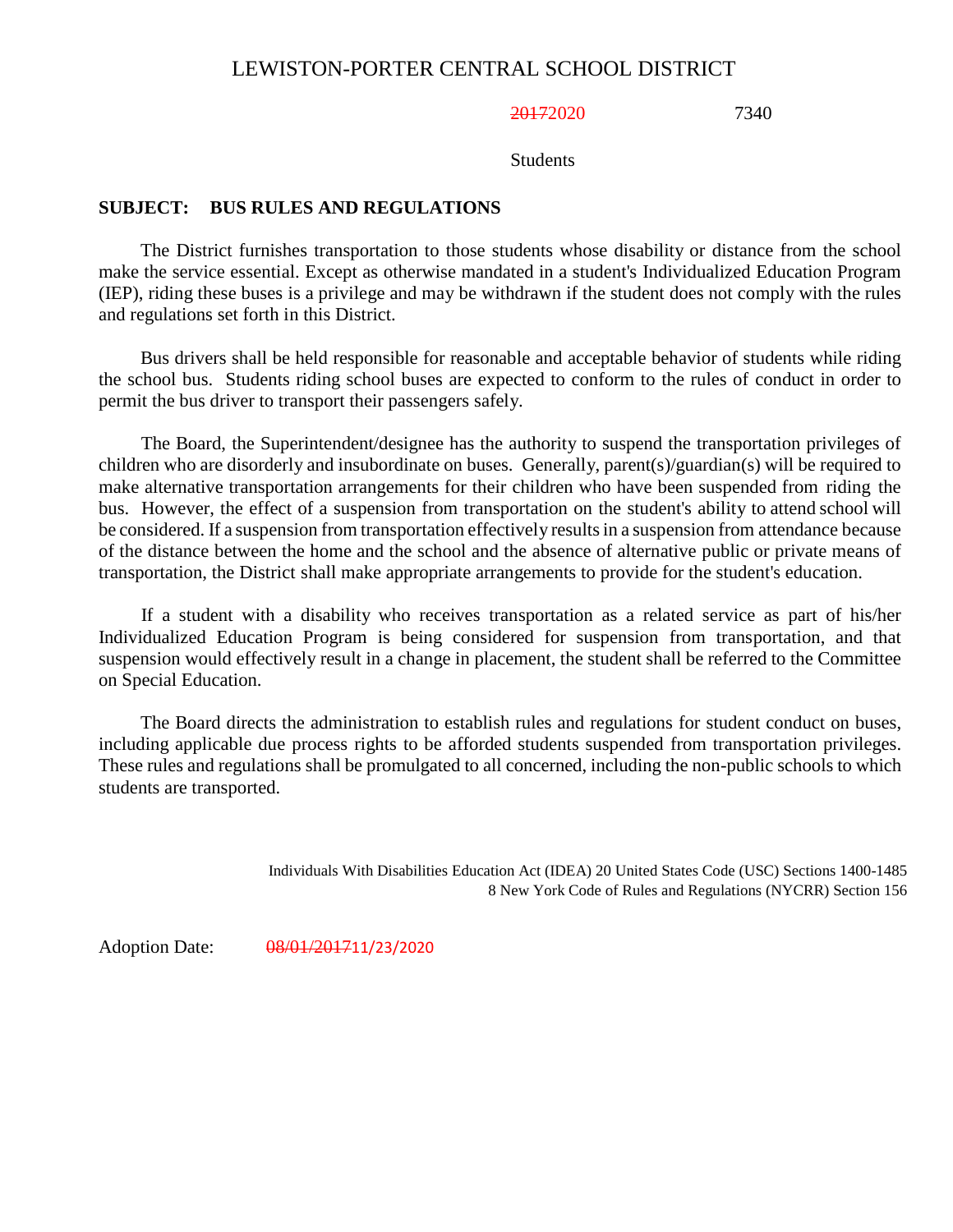20172020 7350

Students 1 of 2

## **SUBJECT: CORPORAL PUNISHMENT/EMERGENCY**

#### **INTERVENTIONS Corporal Punishment**

Corporal punishment as a means of discipline shall not be used against a student by any teacher, administrator, officer, employee or agent of this District.

Whenever a school employee uses physical force against a student, the school employee shall immediately report the situation to their Principal/Supervisor. The Principal/Supervisor, within the same school day, make a report to the Superintendent describing in detail the circumstances and the nature of the action taken.

The Superintendent shall submit a written report semi-annually to the Commissioner of Education, with copies to the Board, by January 15 and July 15 of each year, setting forth the substance of each written complaint about the use of corporal punishment received by the District authorities during the reporting period, the results of each investigation, and the action, if any, taken by the school authorities in each case.

#### **Emergency Interventions**

However, if alternative procedures and methods which would not involve physical force do not work, then the use of reasonable physical force is not prohibited for the following reasons:

- a) Self-protection;
- b) Protection of others;
- c) Protection of property; or
- d) Restraining/removing a disruptive student.

Such emergency interventions shall only be used in situations where alternative procedures and methods not involving the use of reasonable physical force cannot reasonably be employed. Emergency interventions shall not be used as a punishment or as a substitute for systematic behavioral interventions that are designed to change, replace, modify or eliminate a targeted behavior.

Staff who may be called upon to implement emergency interventions will be provided appropriate training in safe and effective restraint procedures. The parent(s) of the student shall be notified whenever an emergency intervention is utilized.

The District will maintain documentation on the use of emergency interventions for each student including:

- a) Name and date of birth of student;
- b) Setting and location of the incident;
- c) Name of staff or other persons involved;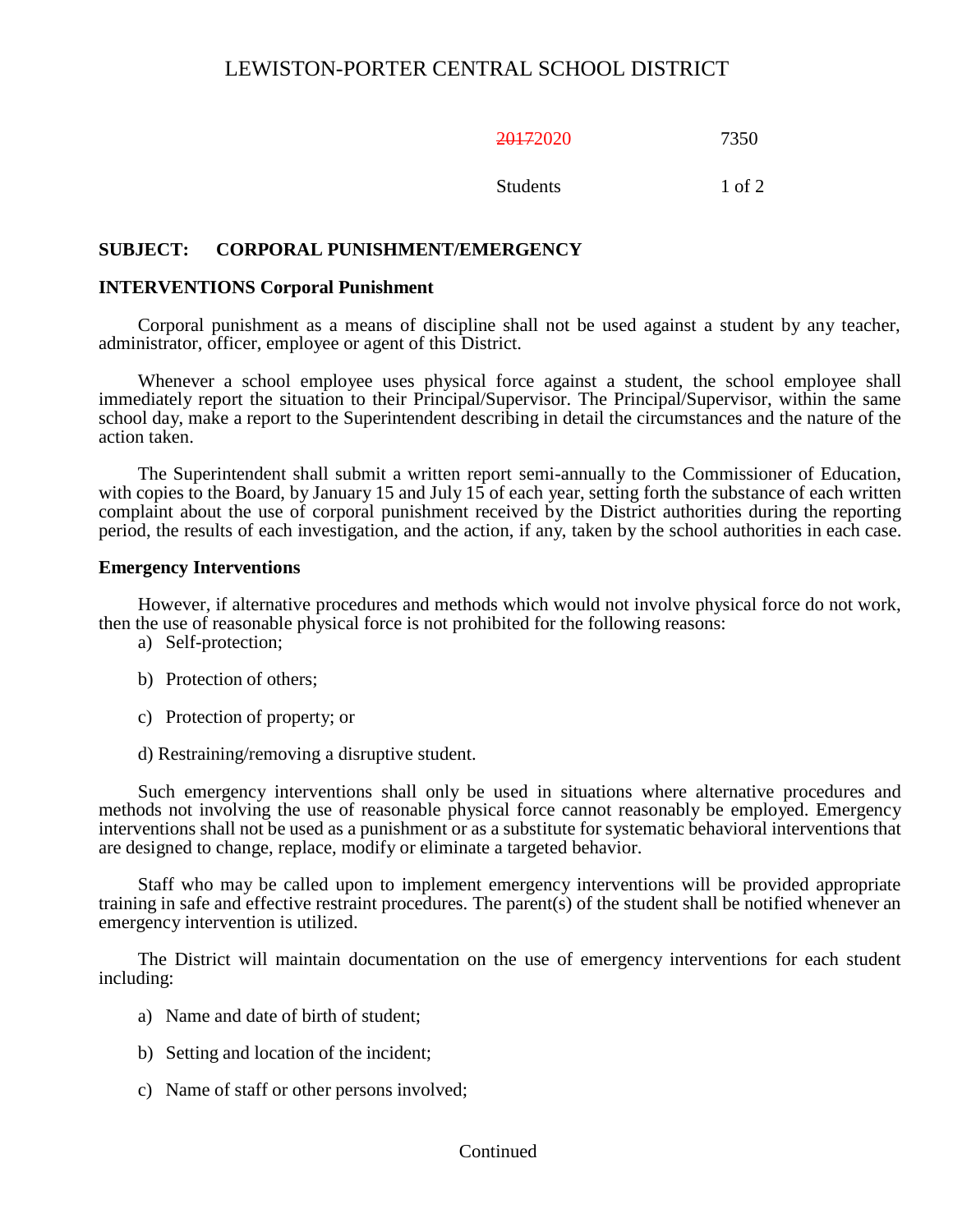20172020 7350

Students 2 of 2

# **SUBJECT: CORPORAL PUNISHMENT/EMERGENCY INTERVENTIONS**

d) Description of the incident and emergency intervention used, including duration;

e) A statement as to whether the student has a current behavioral intervention plan; and

f) Details of any injuries sustained by the student or others, including staff, as a result of the incident.

This documentation will be reviewed by District supervisory personnel and, if necessary, by the school nurse or other medical personnel.

> 8 New York Code of Rules and Regulations (NYCRR) Sections 19.5, 100.2(l)(3), 200.15(f)(1) and 200.22(d)

NOTE: Refer also to Policy #7313 - Suspension of Students

Adoption Date: 08/01/2017-11/23/2020 08/27/1996